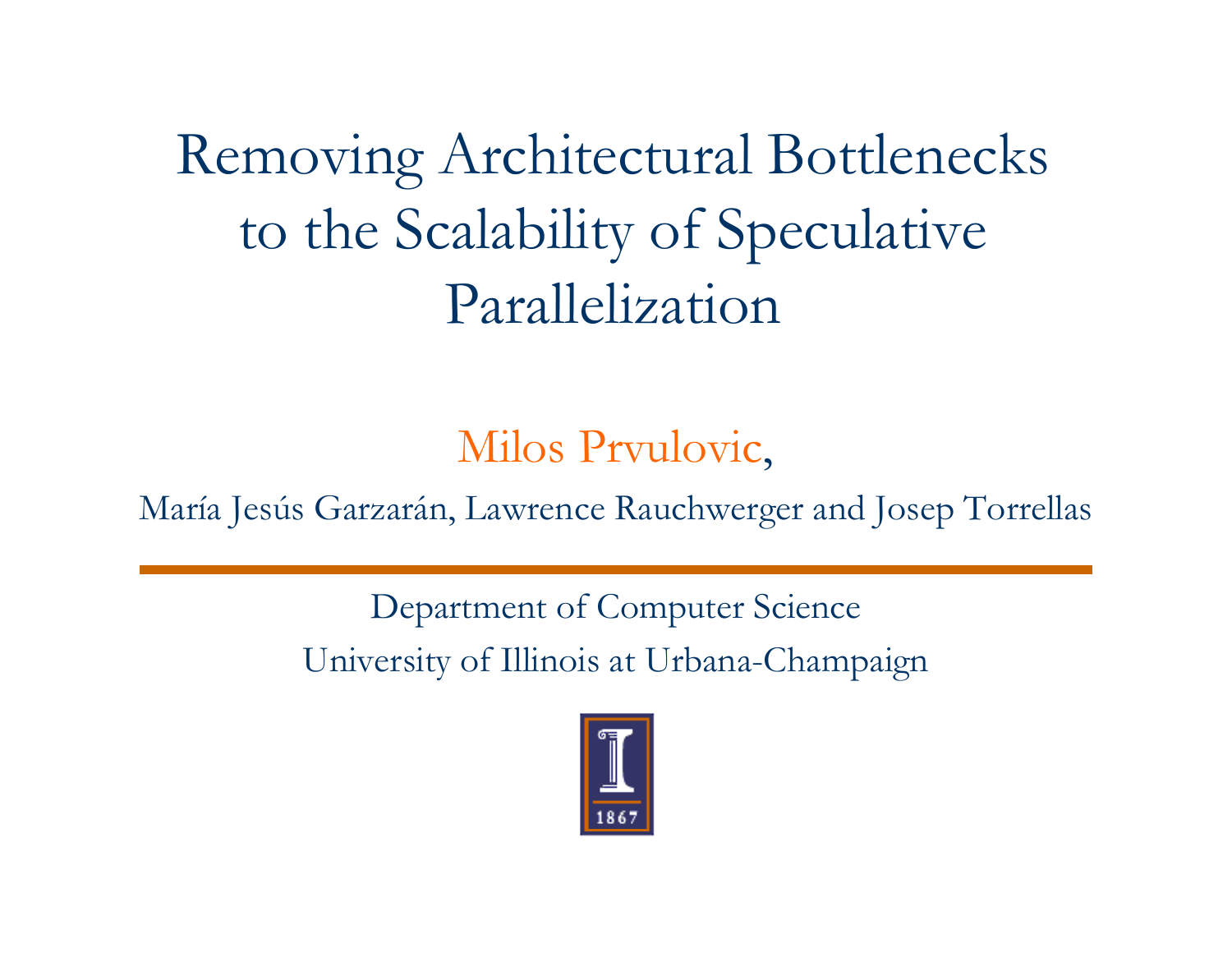### Motivation

- Codes with access patterns not analyzable by compiler
- Speculative parallelization can extract parallelism
- Several designs (CMPs and DSM)
- Poor speedups on scaleable systems
	- **Hart Committee Committee** Even when lots of parallelism available

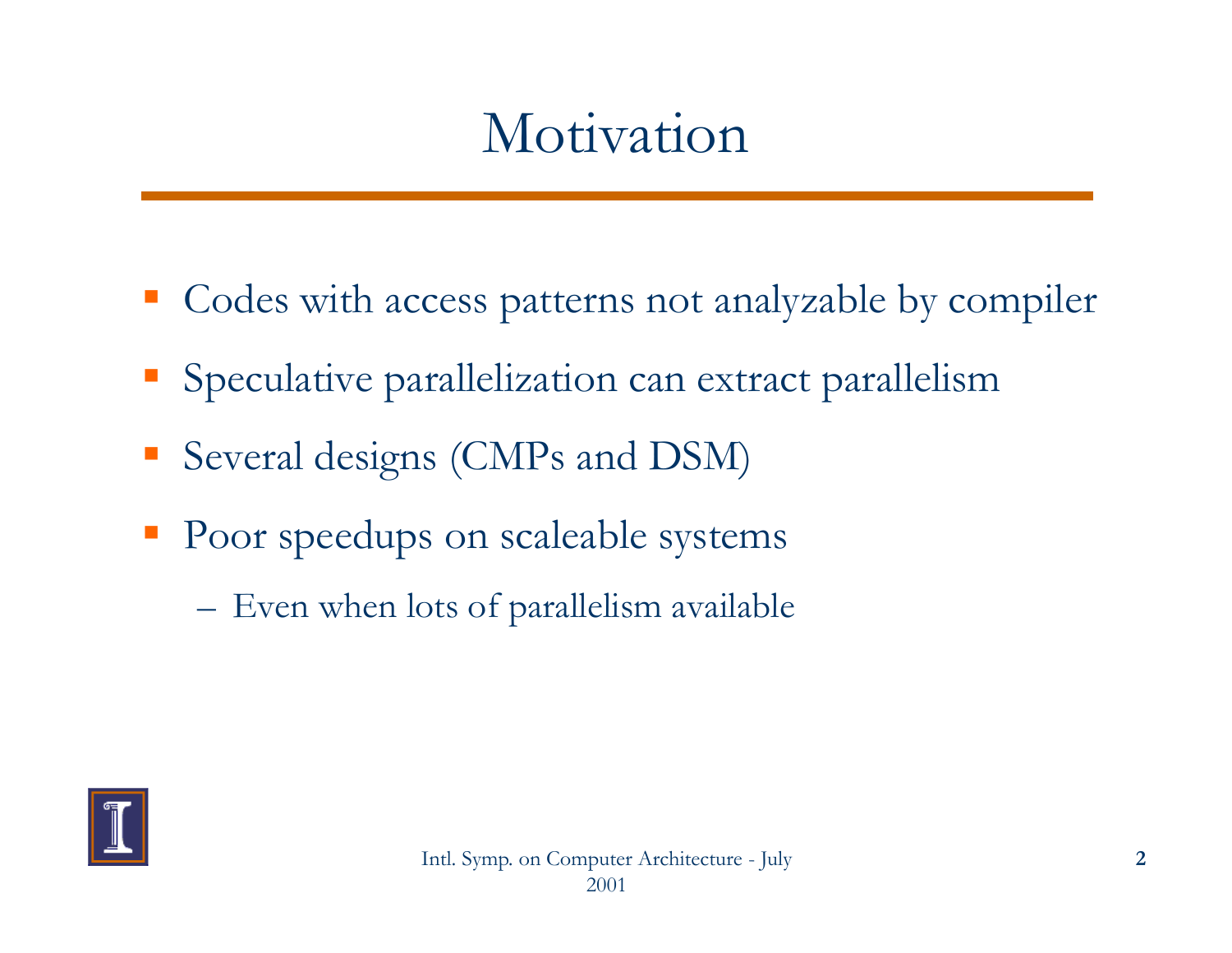## Summary of Findings

- Key bottlenecks identified
- $\mathcal{L}_{\text{max}}$ Architectural Solutions for  $_{50}$ 
	- Commit Serialization
	- Overflow of Speculative Buffers <sup>30</sup>  $-$  Overliow of operative Duffer
	- –Speculation-Induced Traffic
- Avg. speedup for 64 CPUs **Hart Committee Committee** 31.7 (Opt) vs. 8.7 (No Opt)



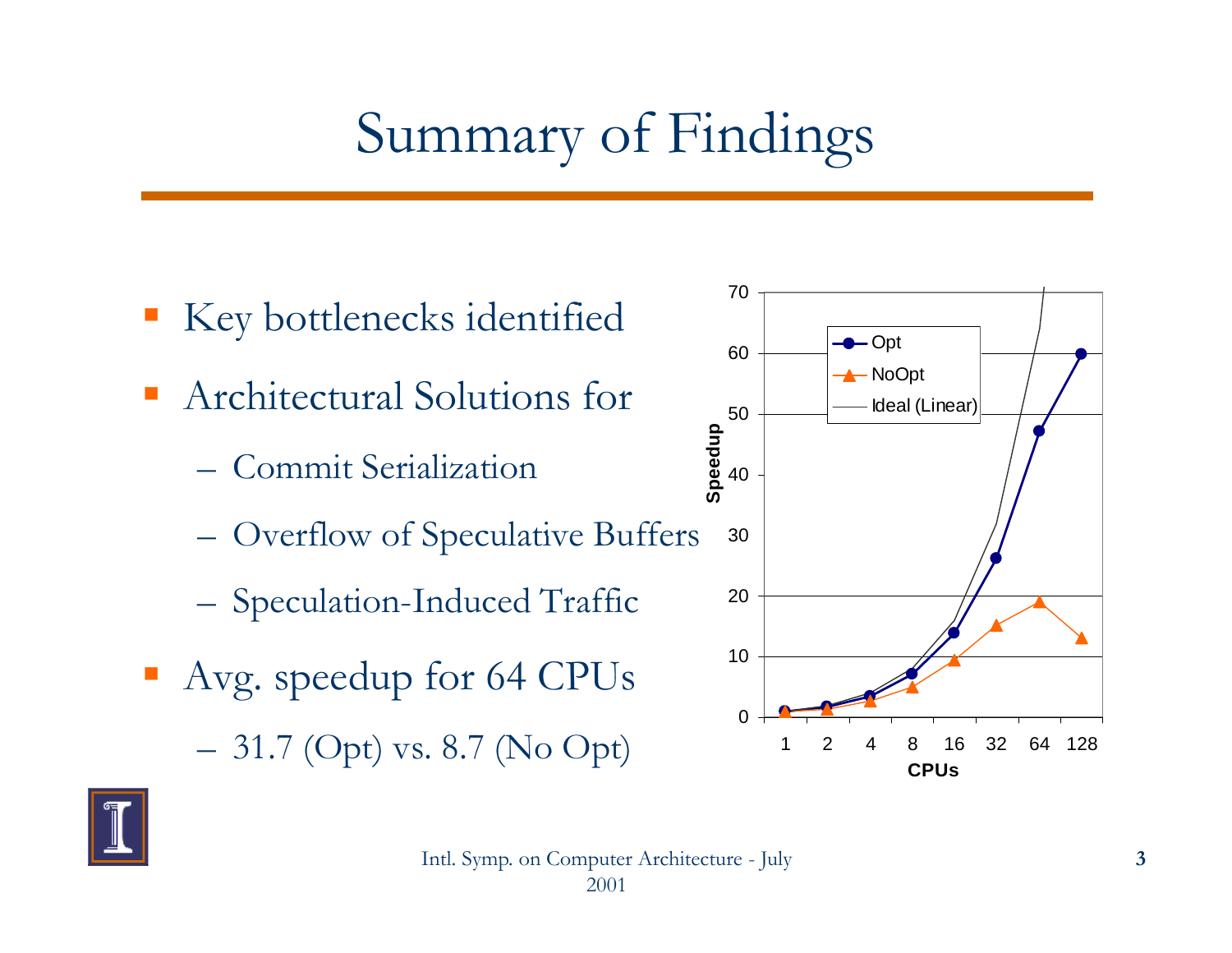#### Outline

- **Motivation**
- Background
- $\mathcal{L}_{\mathcal{A}}$ Bottlenecks & Solutions
- $\mathcal{L}_{\mathcal{A}}$ Evaluation
- $\mathcal{L}_{\mathcal{A}}$ Conclusions

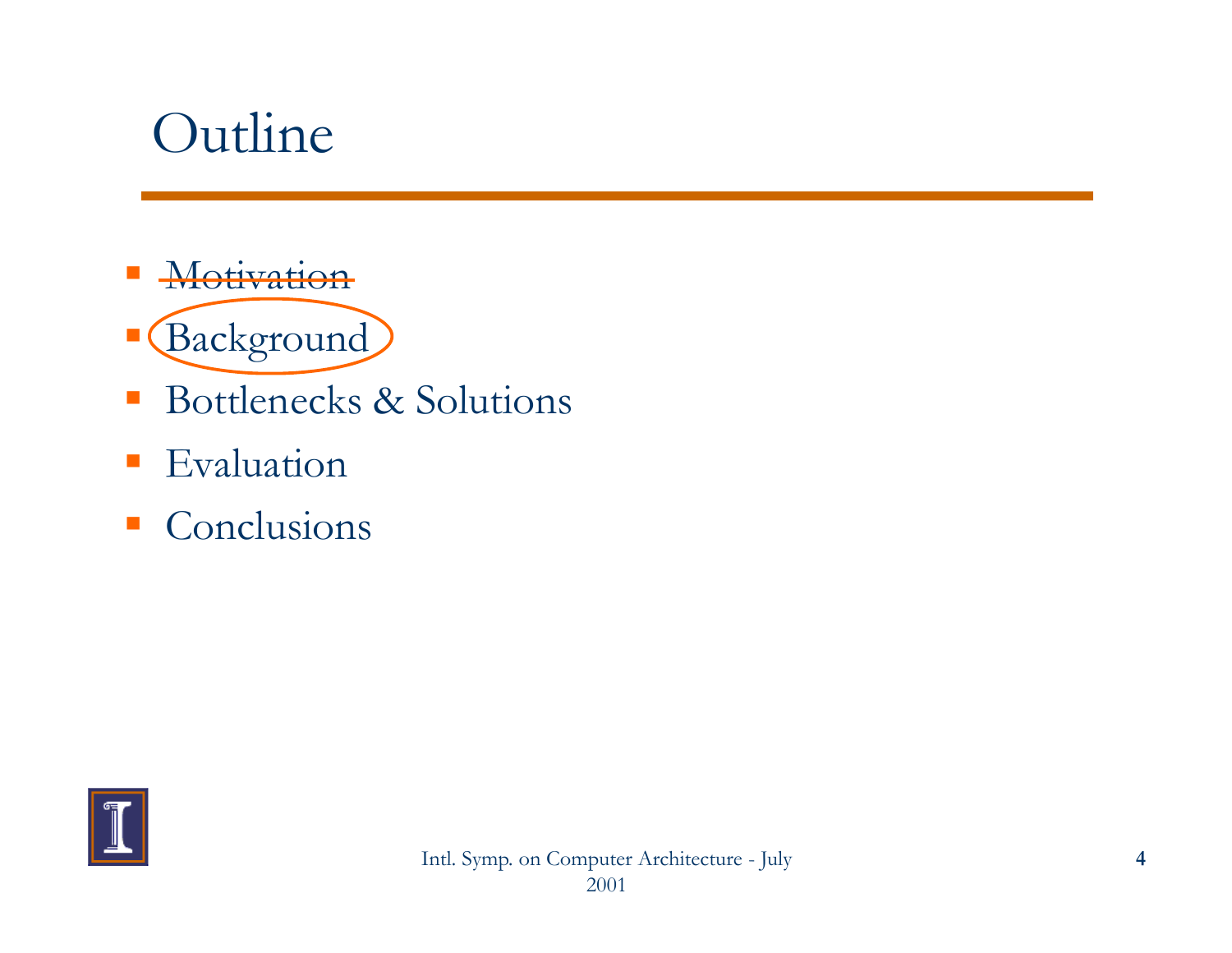## Speculative Thread-Level Parallelization

- Extract tasks from sequential code
- Assume no dependences and execute tasks in parallel
- Track data accesses
- Detect dependence violations
- Squash offending tasks and restart them



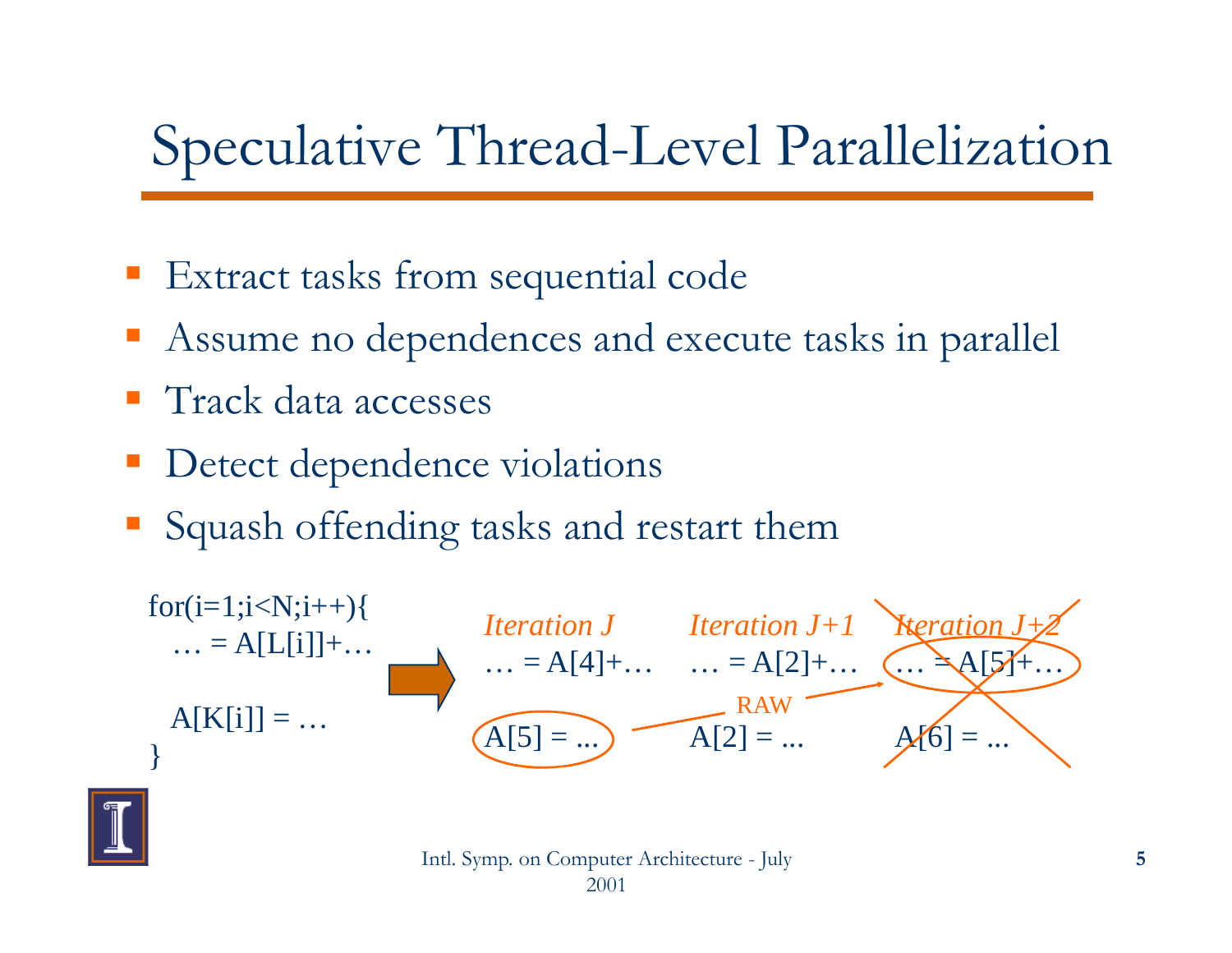#### Outline

- **Motivation**
- **Background**
- $\mathcal{L}_{\mathcal{A}}$  Bottlenecks & Solutions
	- Task Commit Serialization
	- –Overflow of Speculative Buffers
	- Speculation-Induced Traffic
- **Evaluation**
- $\mathcal{L}_{\mathcal{A}}$ Conclusions

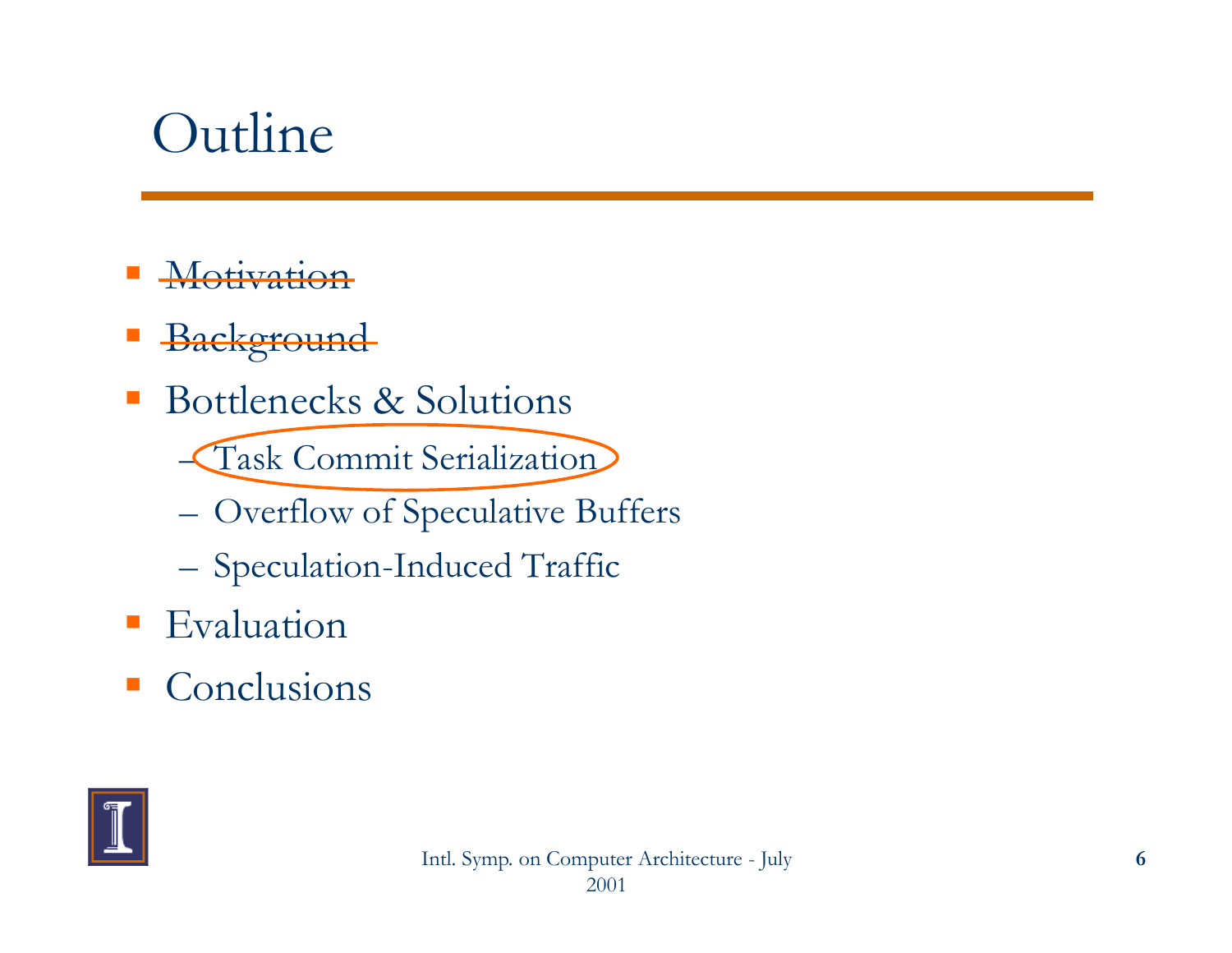#### Task Commit Serialization

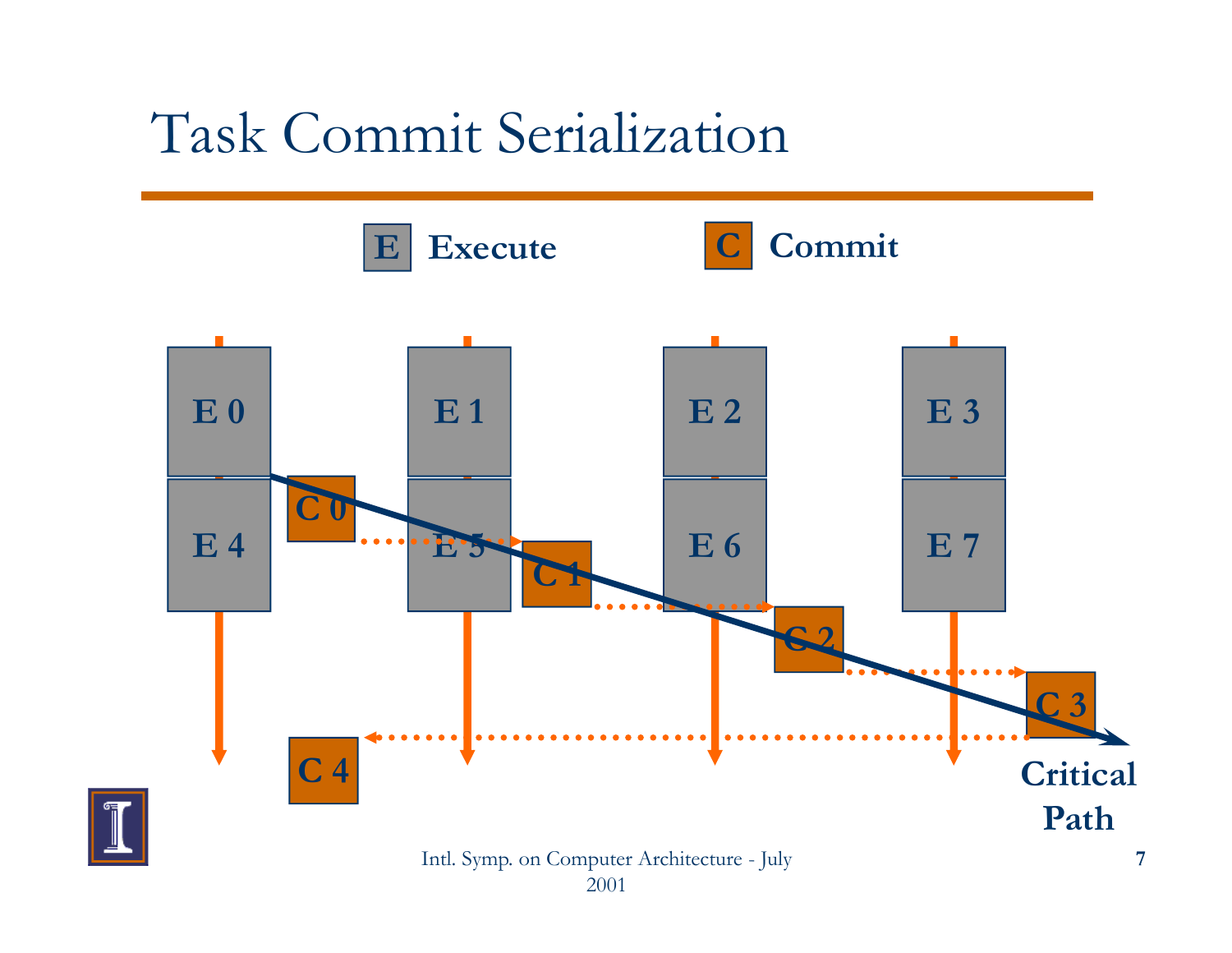# Low-Complexity Commit in Constant Time

- **Commit in Constant Time, Merge State Later** 
	- Commit only involves passing status to successor
	- **Hart Committee Committee** Committed data stays in caches until displaced

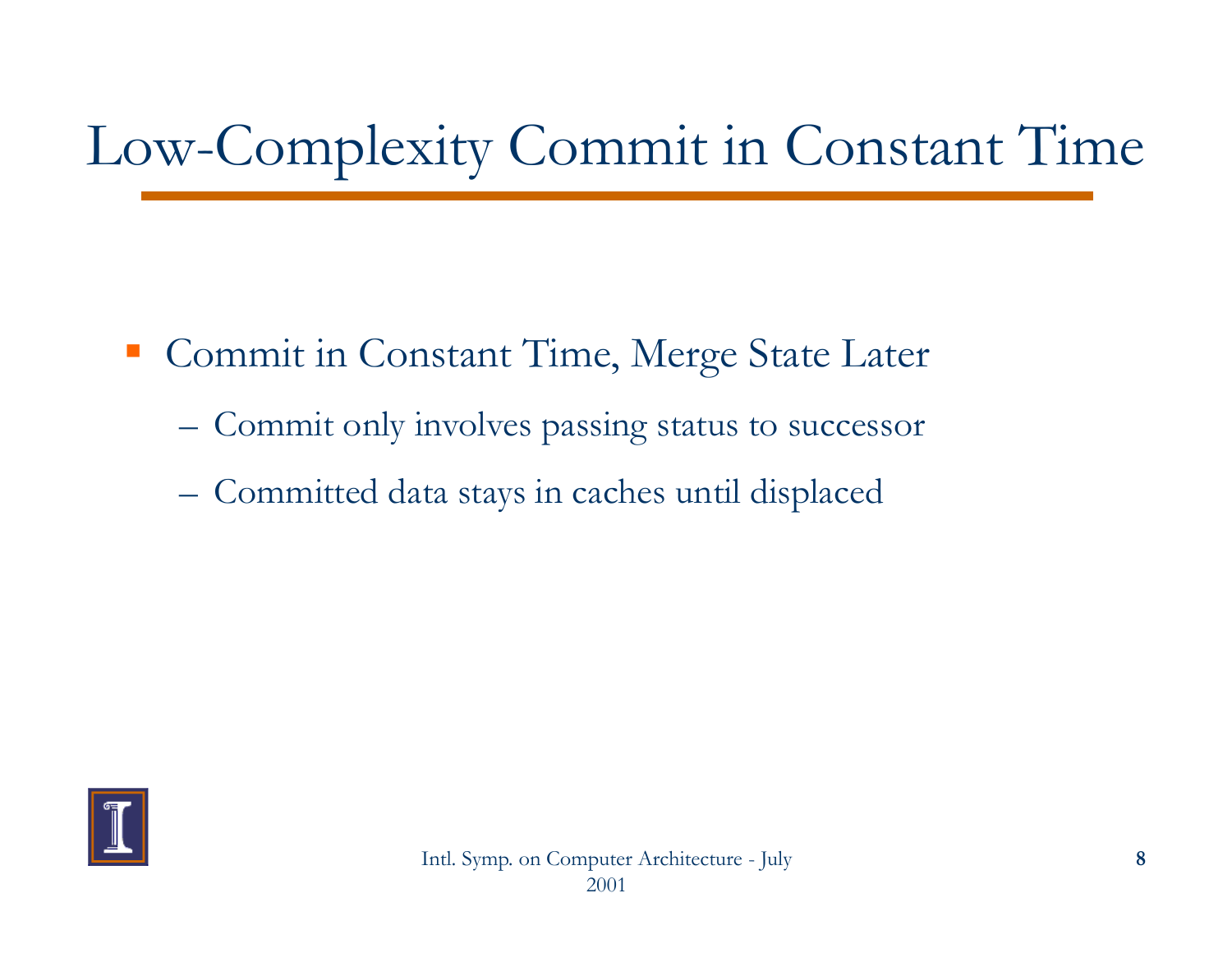# Low-Complexity Commit in Constant Time

Multi-Version Multiple-Writer Protocol



**Prevent out-of-order updates** 

–Combine and destroy older versions on displacement

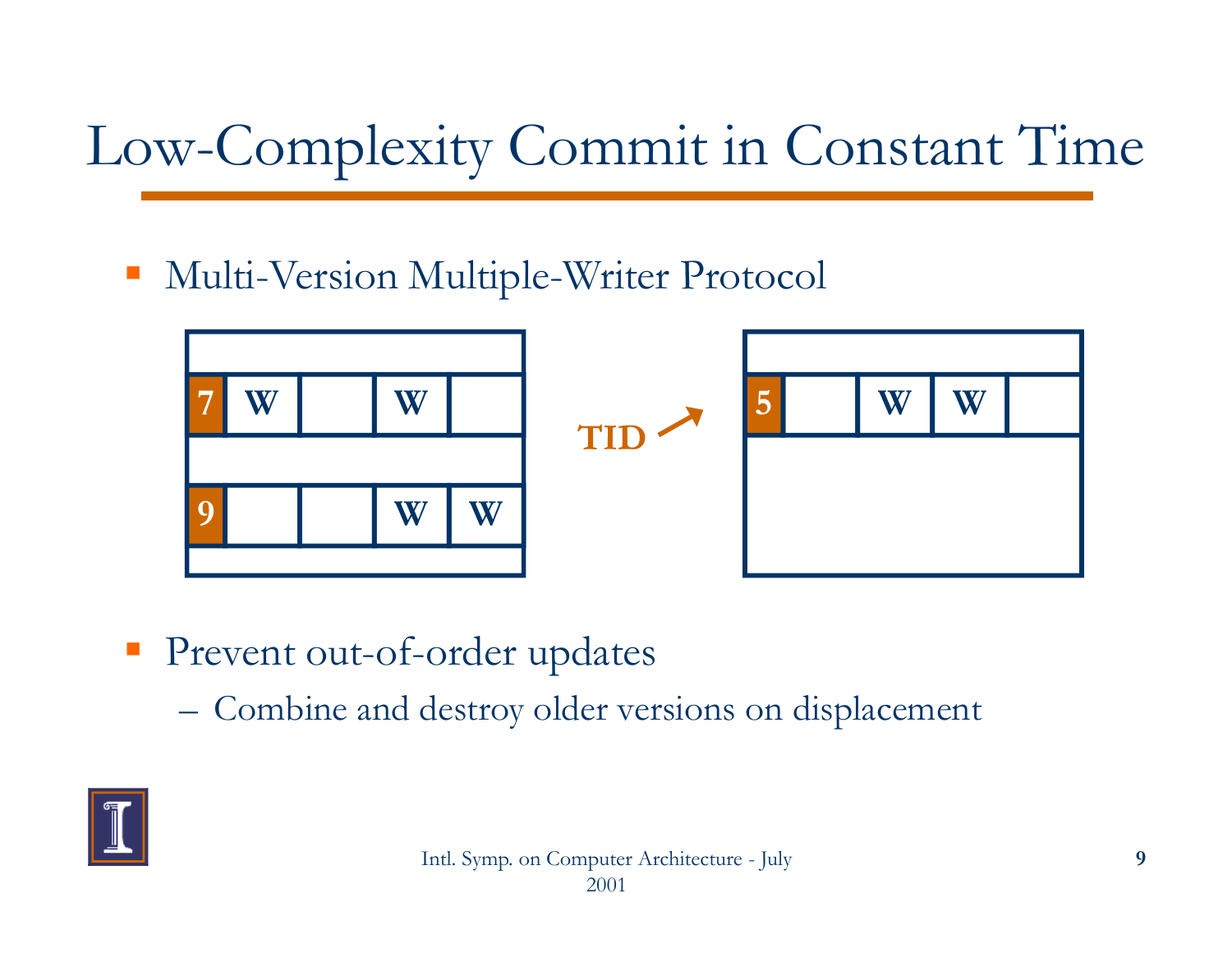## Low-Complexity Commit in Constant Time



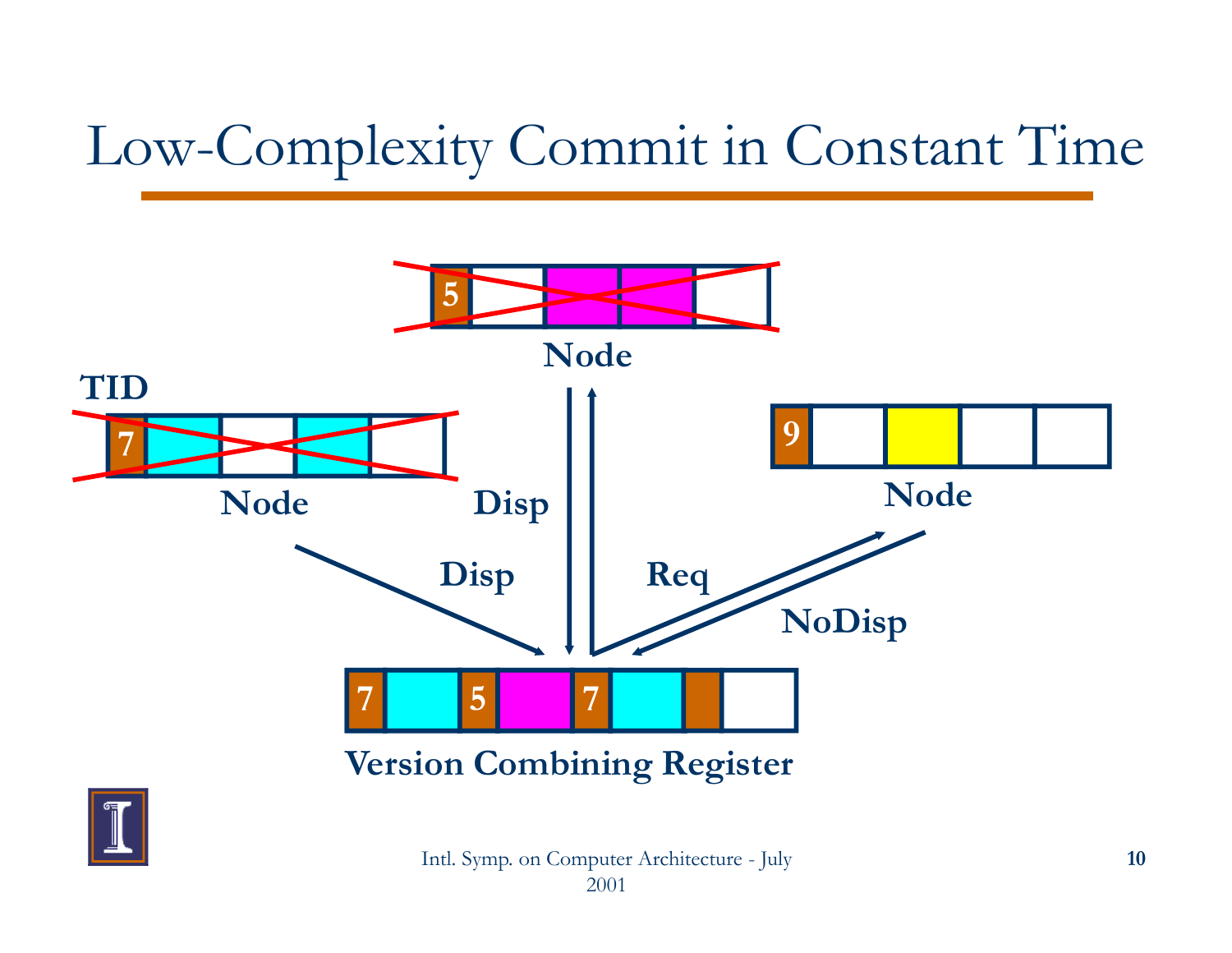#### Outline

- **Motivation**
- **Background**
- $\mathcal{L}_{\mathcal{A}}$  Bottlenecks & Solutions
	- Task Commit Serialization

Overflow of Speculative Buffers

- Speculation-Induced Traffic
- **Evaluation**
- $\mathcal{L}_{\mathcal{A}}$ Conclusions

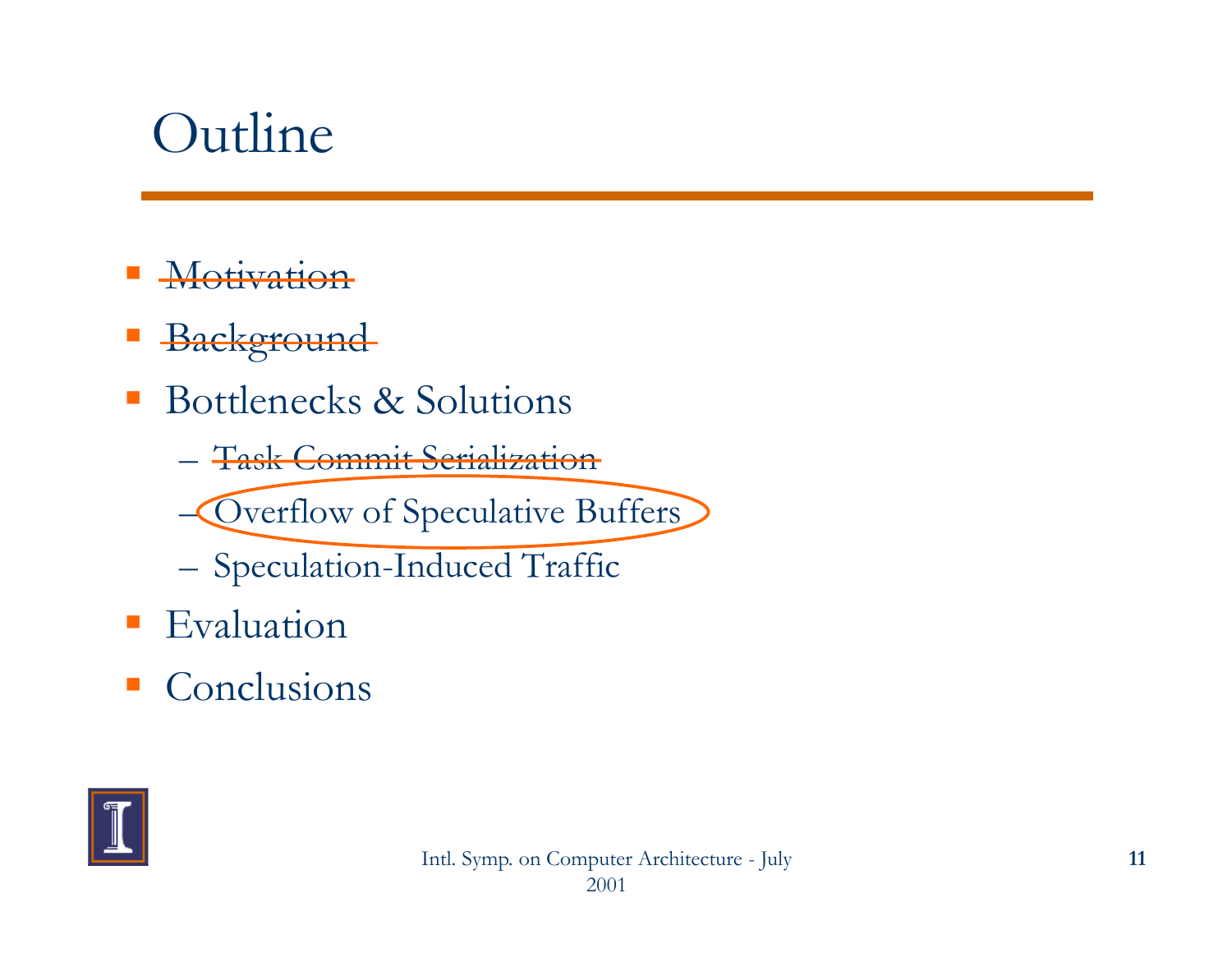#### Overflow of Speculative Buffers





Intl. Symp. on Computer Architecture - July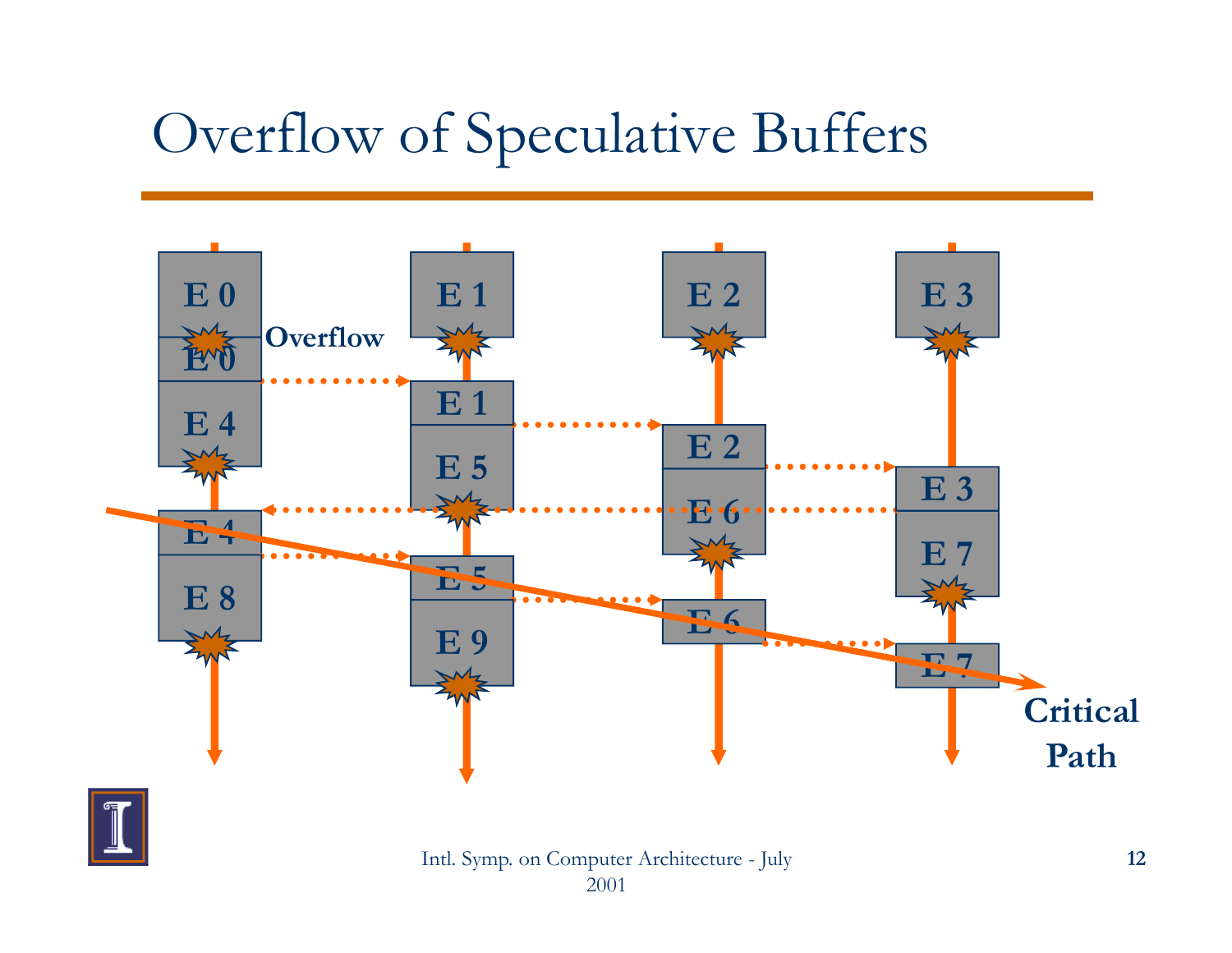## Overflow of Speculative Data into Memory

- Expandable Victim Buffer in Local Memory
	- –Contains any overflow from L2 cache
	- –Accessed only when L2 set actually overflows
- Managed as a set-associative cache
- $\mathcal{L}_{\mathcal{A}}$  Main memory still updated only with committed data
	- –– Simple, local squashing and recovery

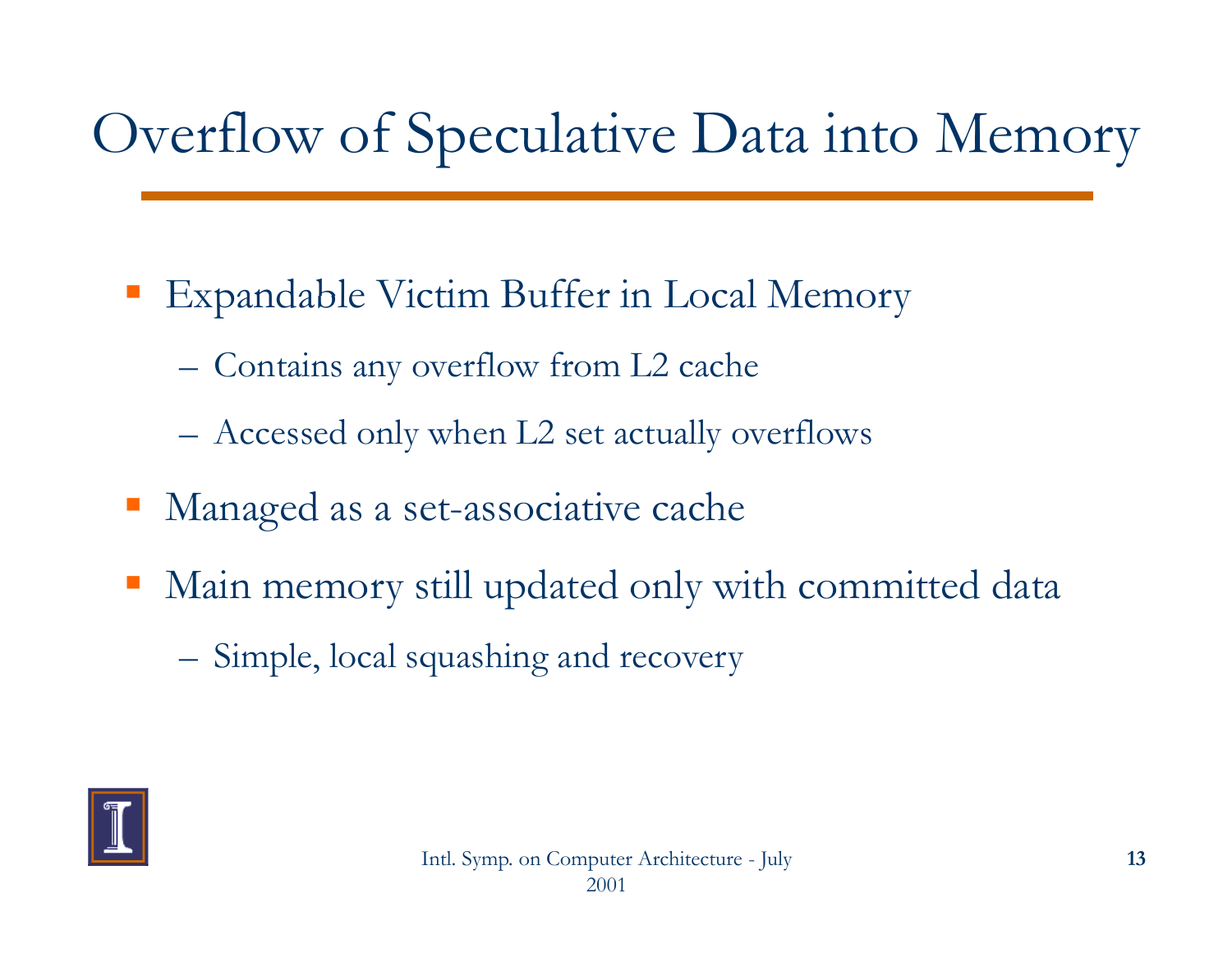#### Outline

- **Motivation**
- **Background**
- $\mathcal{L}_{\mathcal{A}}$  Bottlenecks & Solutions
	- Task Commit Serialization
	- –Overflow of Speculative Buffers

Speculation-Induced Traffic

- **Evaluation**
- $\mathcal{L}_{\mathcal{A}}$ Conclusions

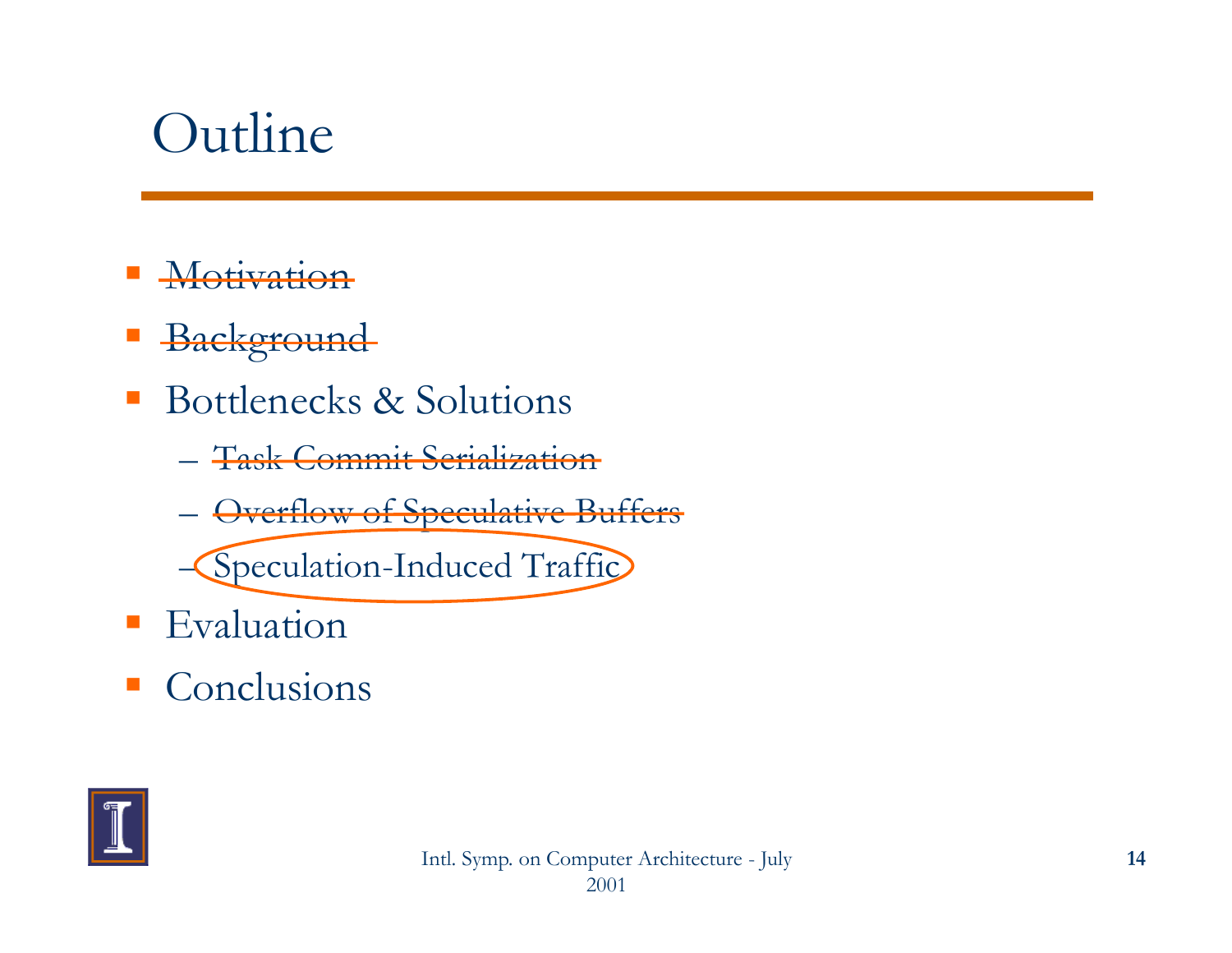## Speculation-Induced Traffic

- Two sources of additional traffic due to s peculation
- Dependence checking
	- –Sent by writers so premature successor reads can squash
- Data forwarding
	- Reads search for correct version

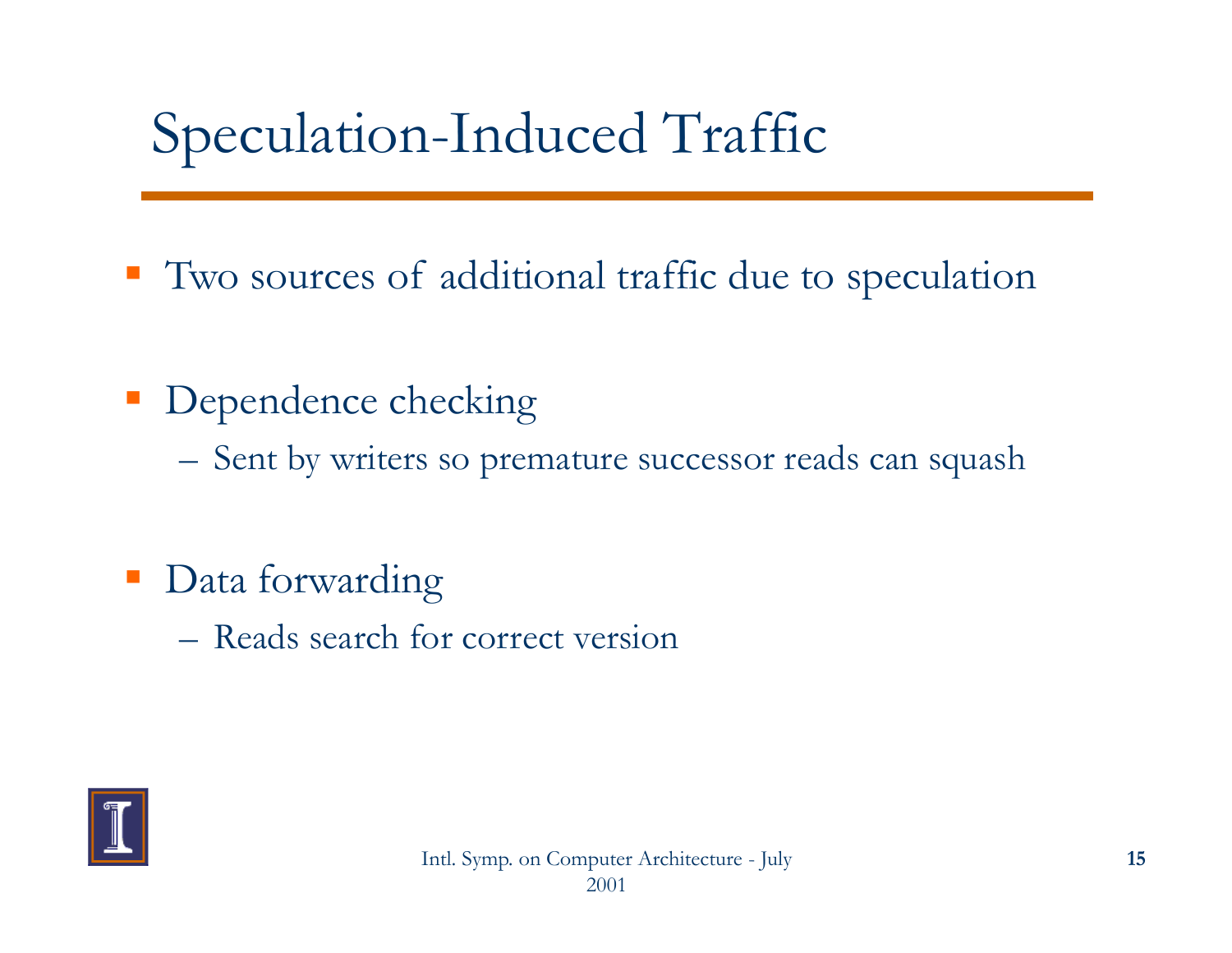### Per-Line State: Unnecessary Squashes

 $\mathbb{R}^n$ • Checking per line  $\Rightarrow$  false-sharing causes squashes





Intl. Symp. on Computer Architecture - July 2001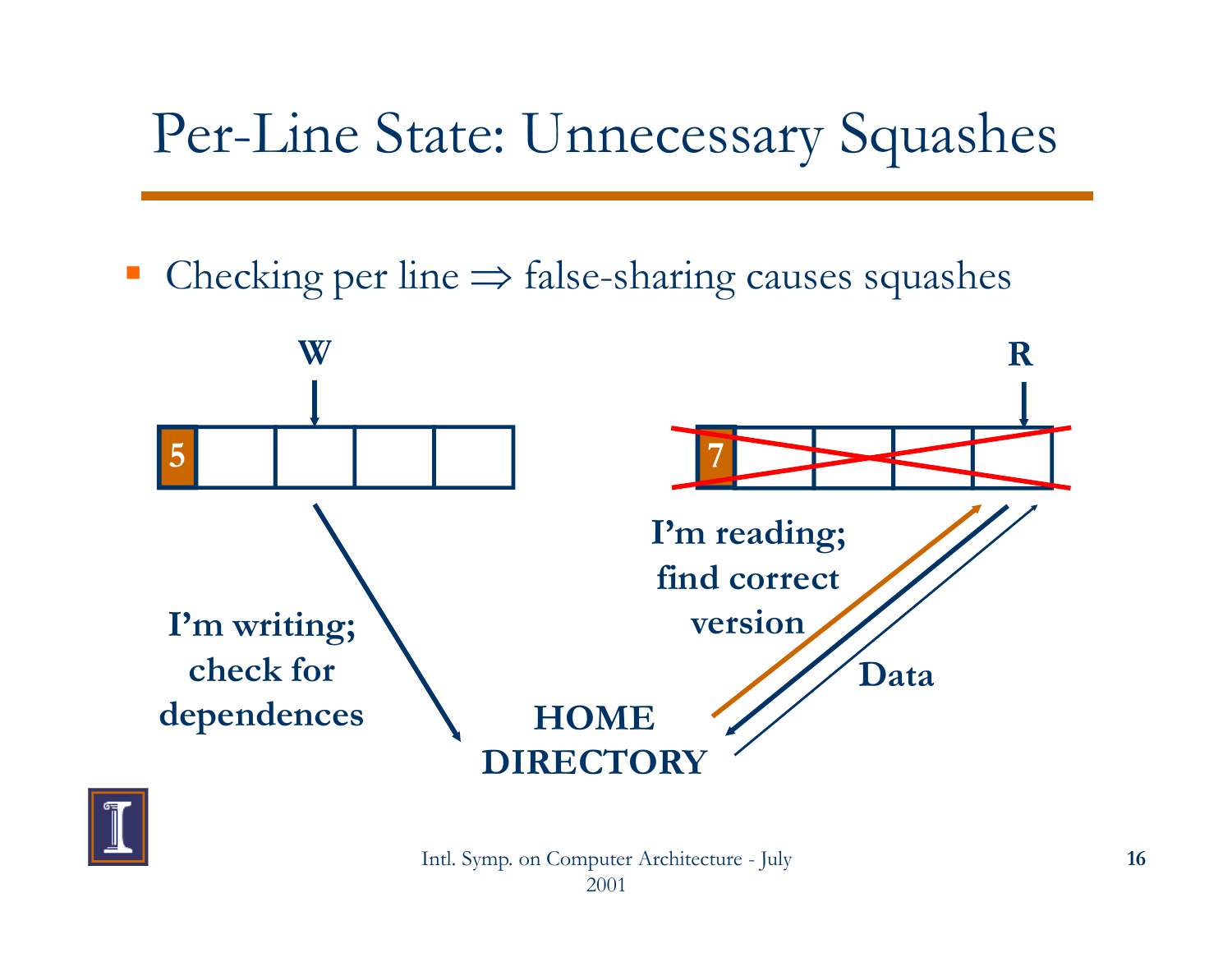## Per-Word State: High Traffic

#### ■ Checking per word  $\Rightarrow$  MUCH more traffic



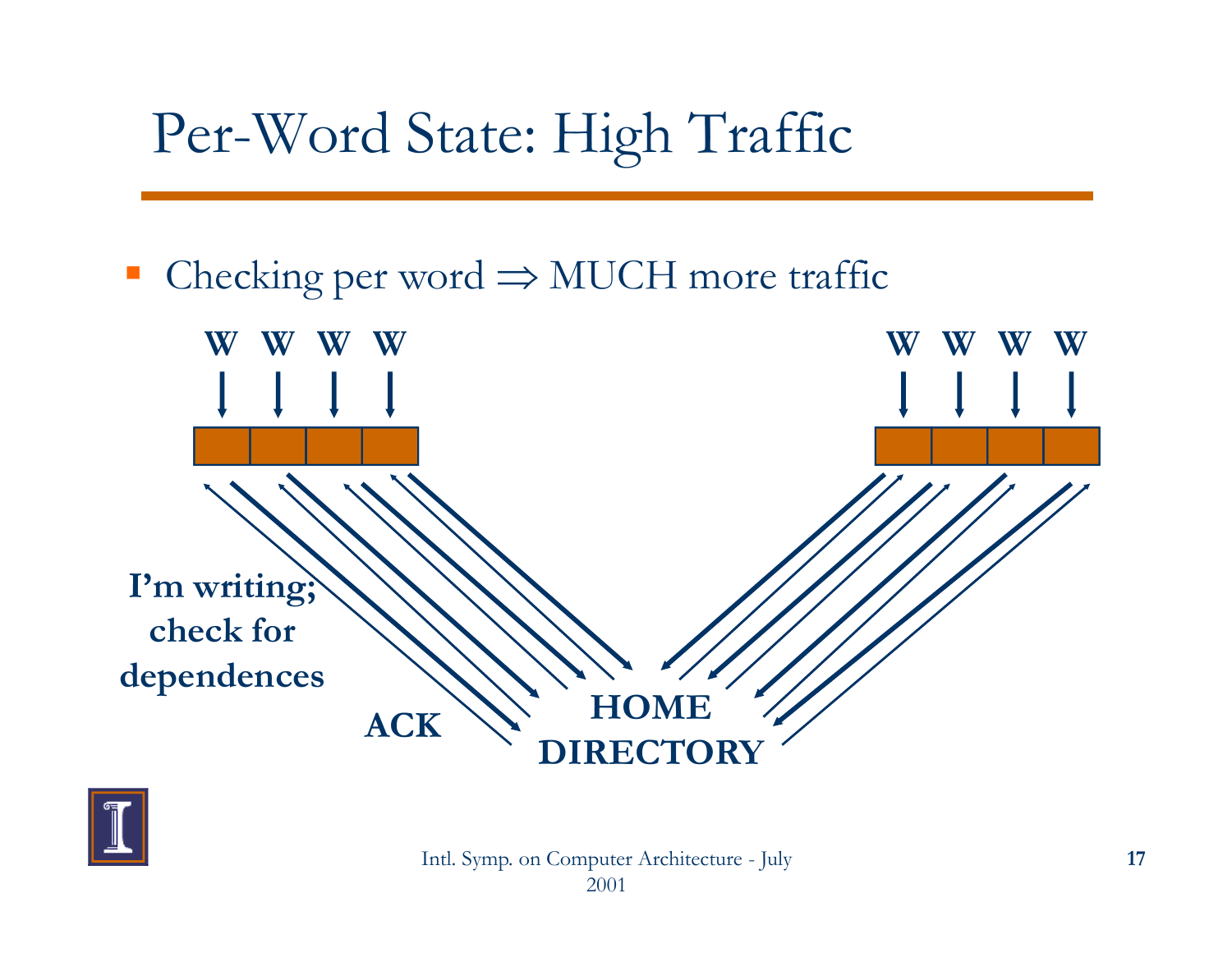## Exploiting High-Level Access Patterns

- • Check per word to avoid squashes
- Eliminate traffic when violations not possible:
- No Ex posed Reader
	- – No task reads before writing (privatization), can not cause flow dependences
- **No Writer** 
	- All sharers only read the line, cannot cause dependences
- No Sharin g
	- –Single node reads/writes the line, cannot cause dependences

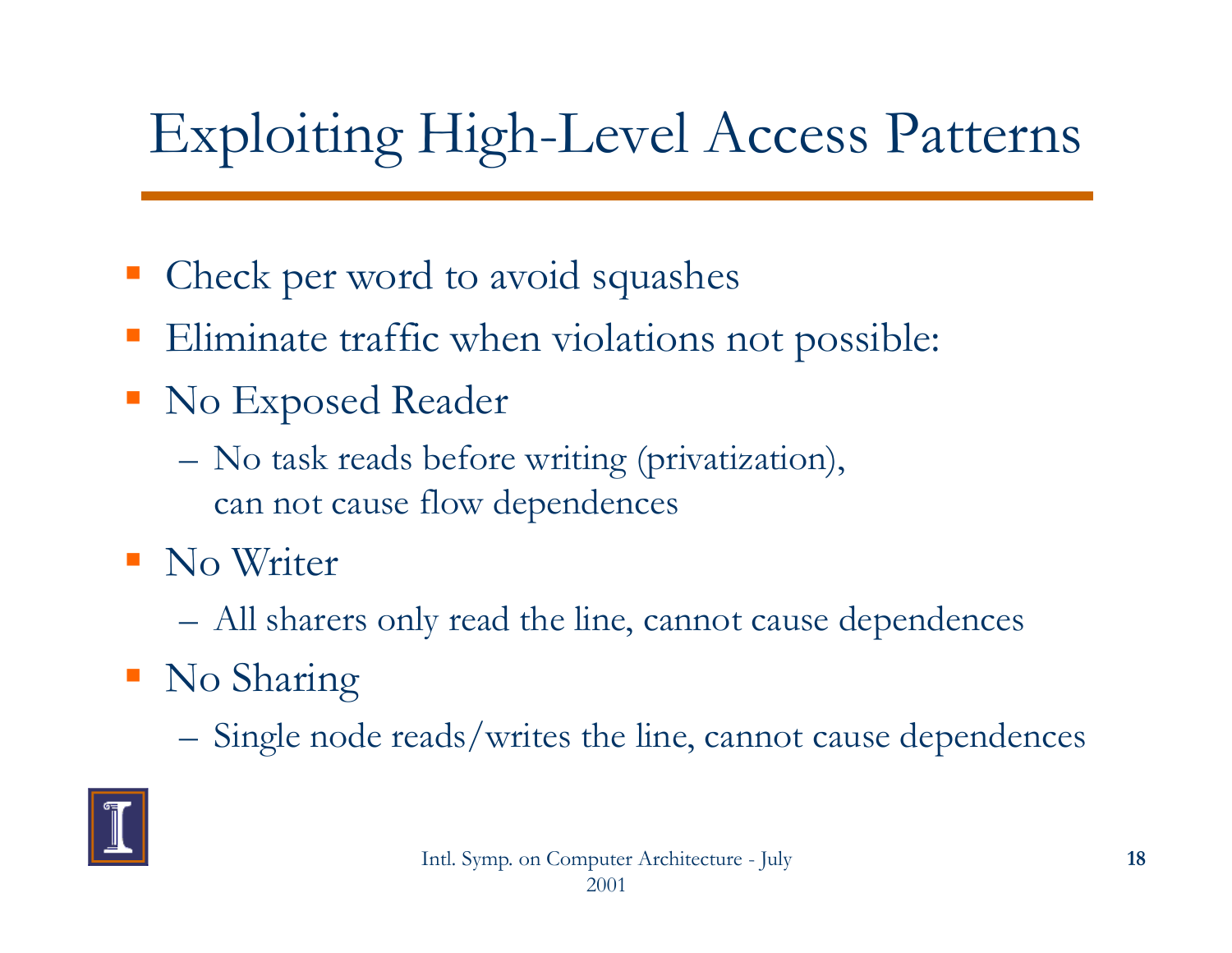### Exploiting High-Level Access Patterns





Intl. Symp. on Computer Architecture - July 2001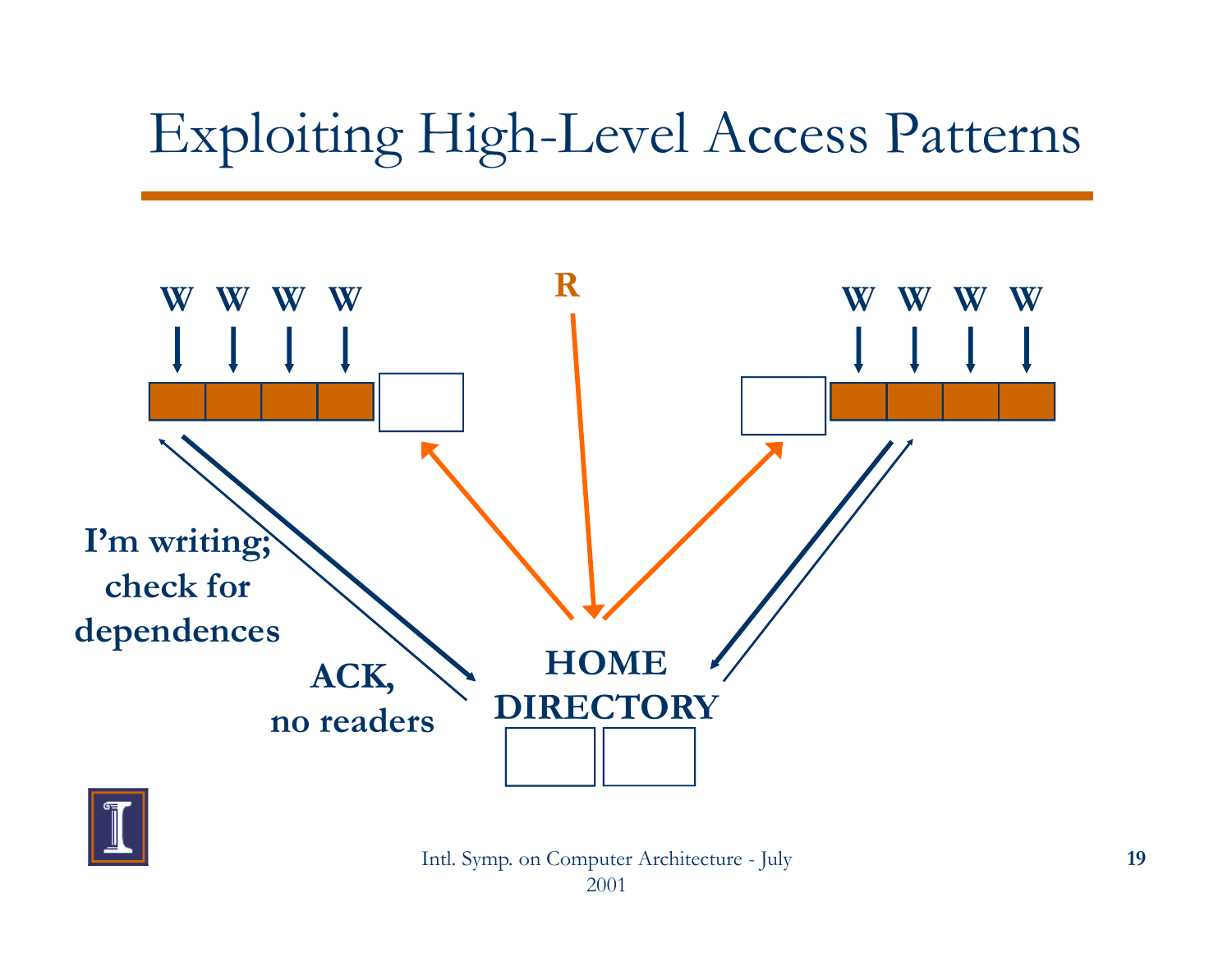#### Outline

- **Motivation**
- **Background**
- $\mathcal{L}_{\mathcal{A}}$ Bottlenecks & Solutions
- $\mathcal{L}_{\mathcal{A}}$ Evaluation

–**- Setup and Application Characteristics** 

- Simulation Results
- Conclusions

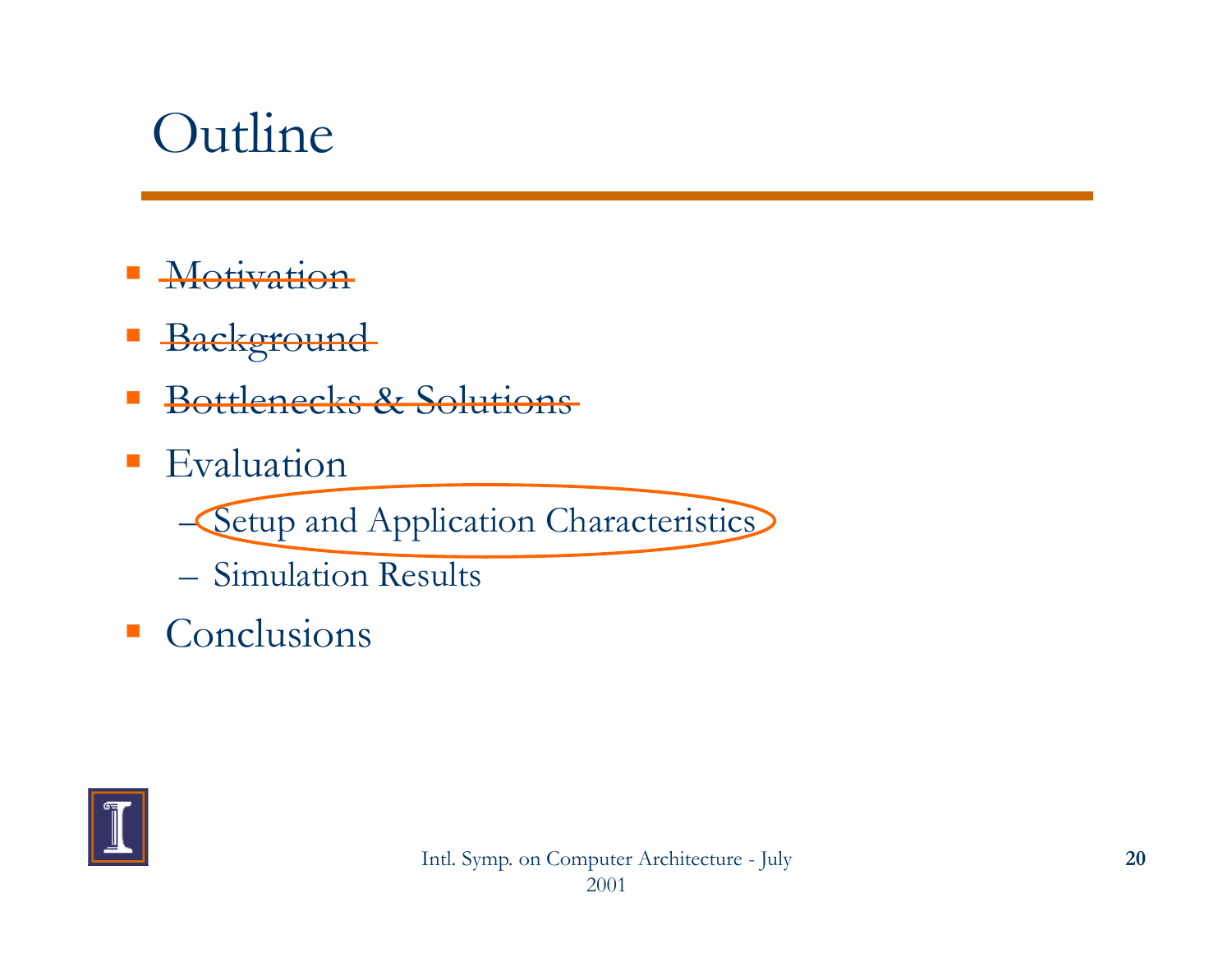## Evaluation Set-Up

- 1GHz 4-issue ooo processor, 64kB L1, 512kB L2
- CC-NUMA directory-based system, up to 128 nodes
- • Polaris parallelizing compiler
- Network: 2D-torus, virtual cut-through
- No-contention latencies (CPU cycles)
	- –2 (L1 hit), 8 (L2 hit), 57 (local mem), 137 (neighbor mem),
	- 4 cycles per additional hop
	- **Hart Committee Committee** Detailed simulation: contention, routing, (un)marshalling

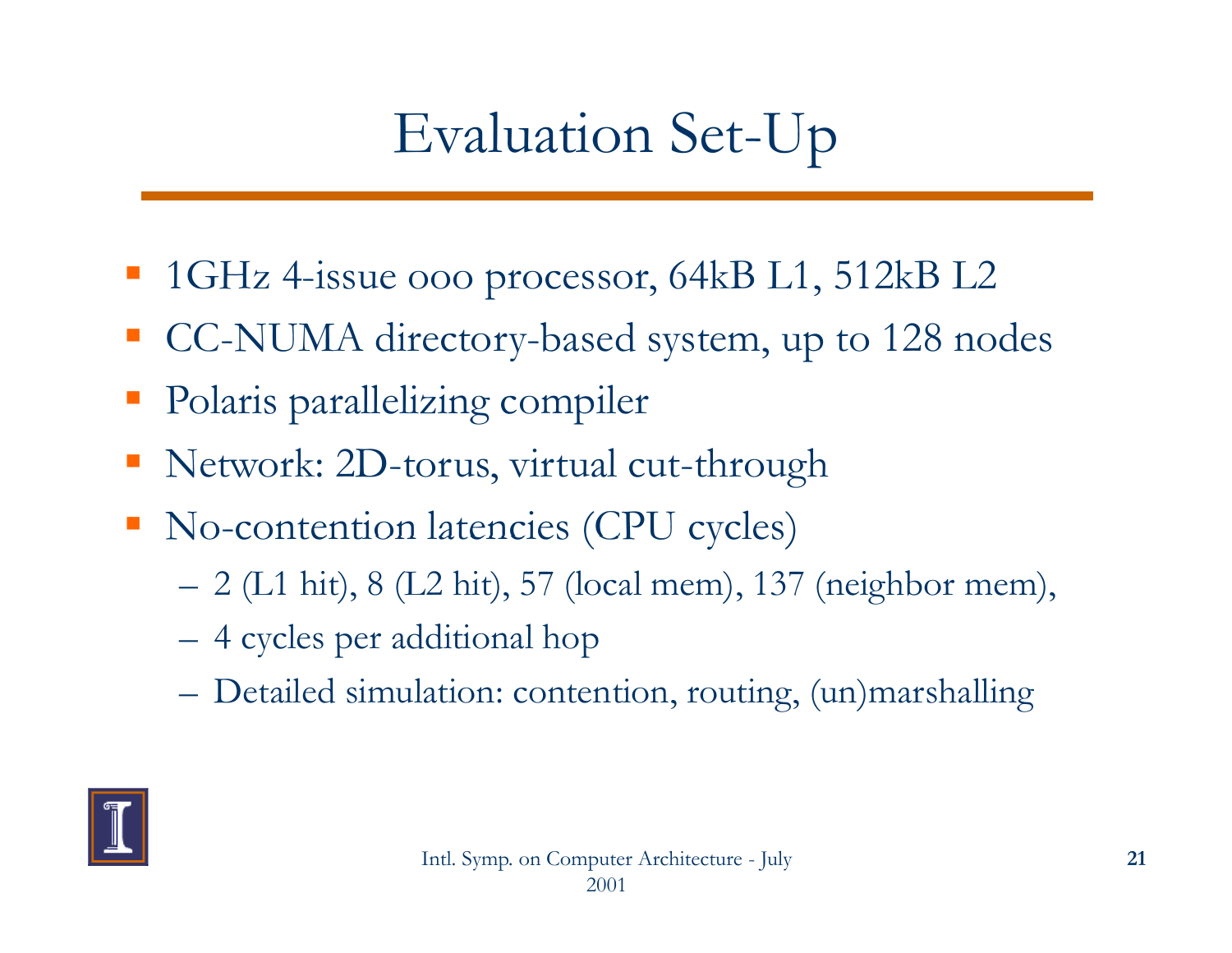# Applications



**Speedups reported only for non-analyzable sections** 

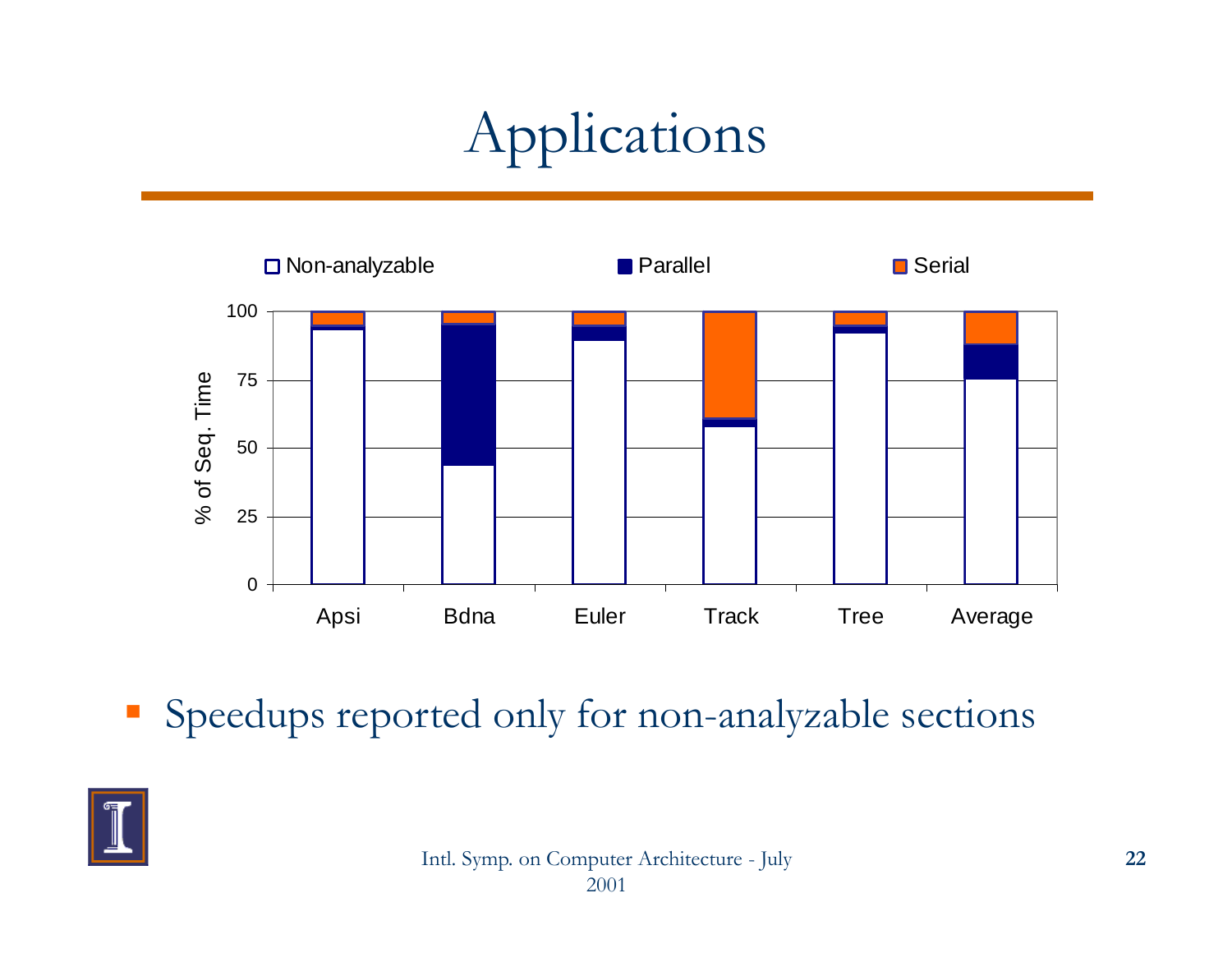#### Outline

- Motivation
- **Background**
- $\mathcal{L}_{\mathcal{A}}$ Bottlenecks & Solutions
- $\mathcal{L}_{\text{max}}$  Evaluation
	- **Hart Committee Committee** – <del>Setup and Application Characteristics</del> – Simulation Results
- Conclusions

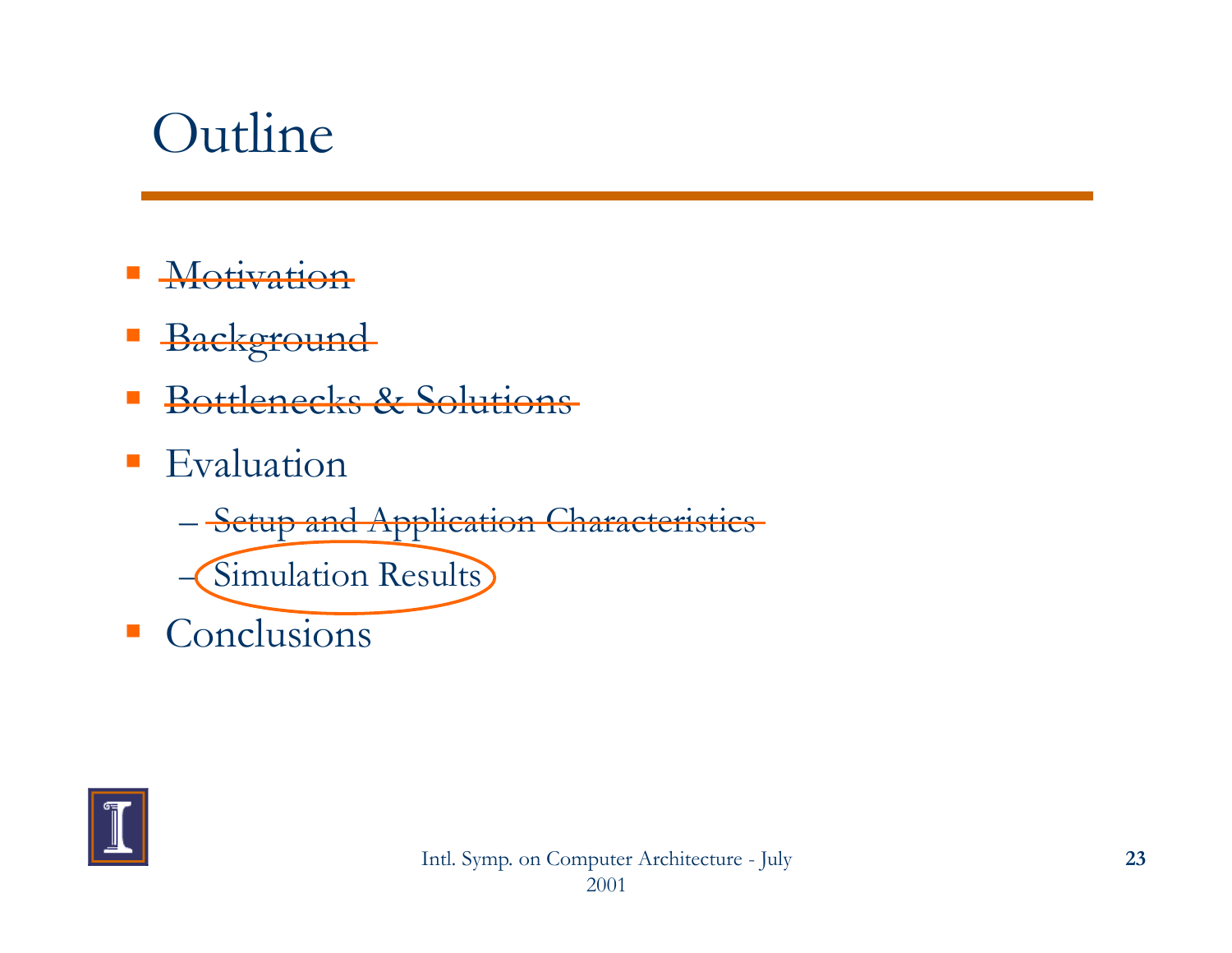## Optimized vs. Base



• Speedup curves diverge for >16 CPUs

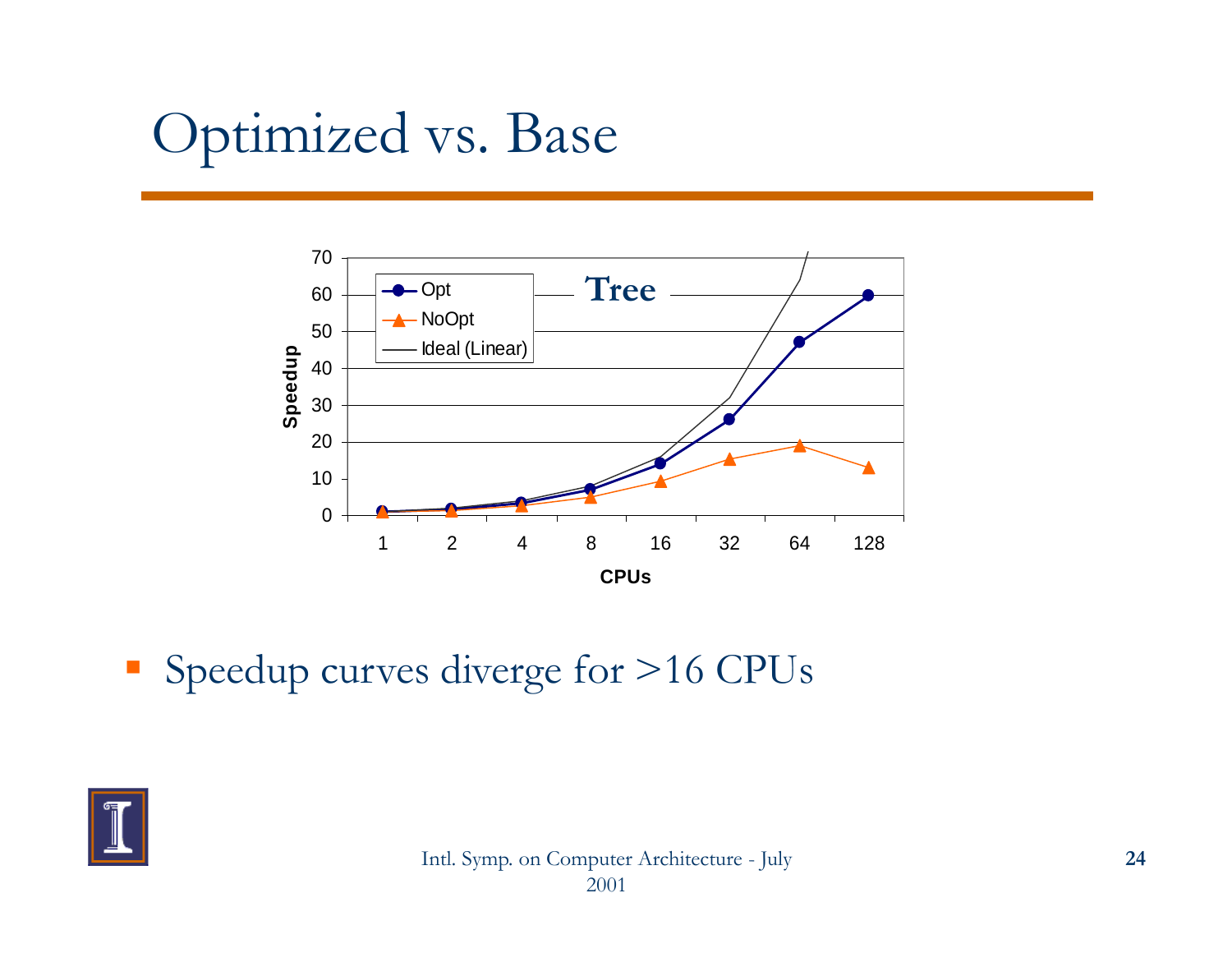## Optimized vs. Base (Euler)



• Low impact if true dependences dominate

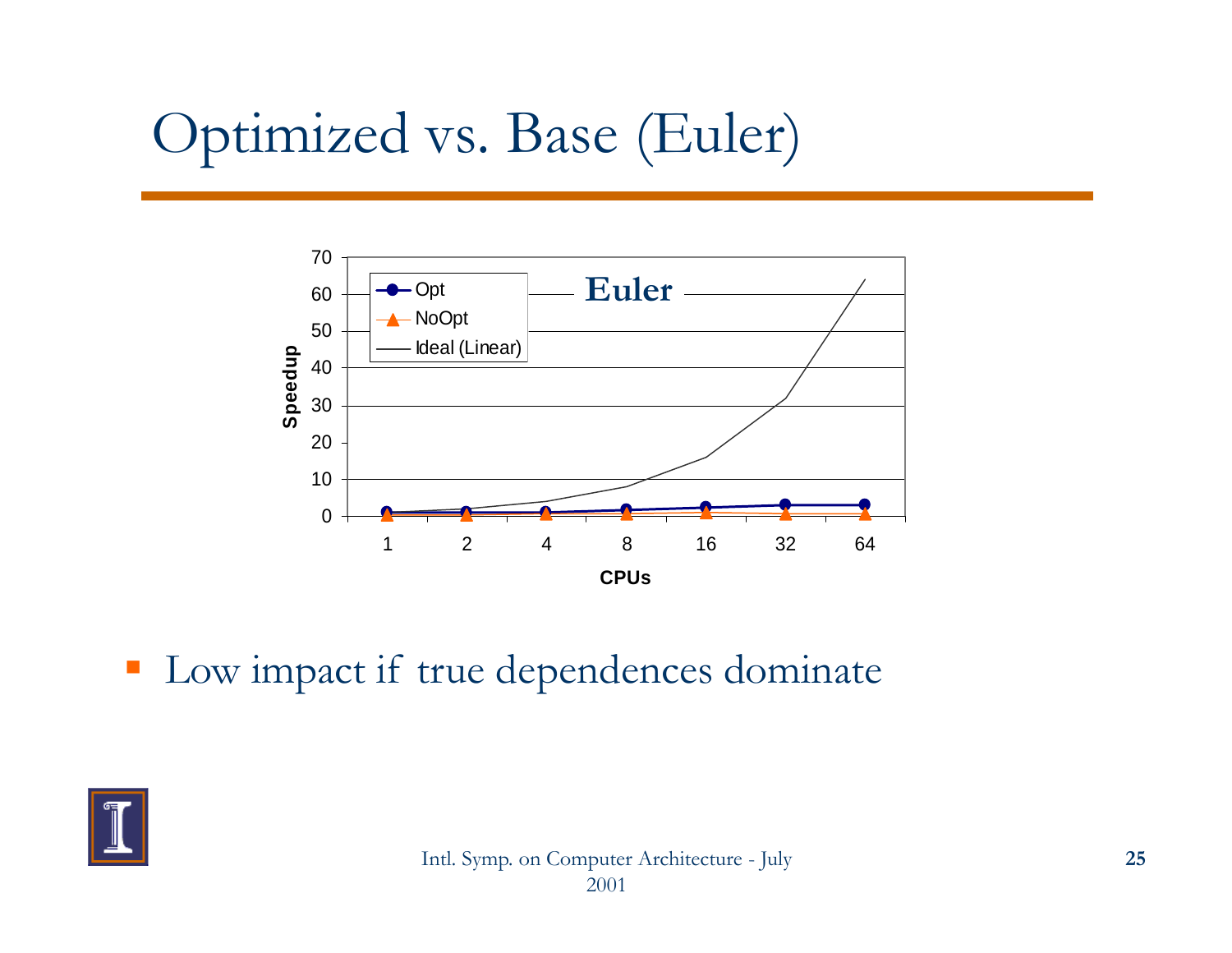#### Without Commit in Constant Time



 $\blacksquare$  Large improvement for >16 CPUs

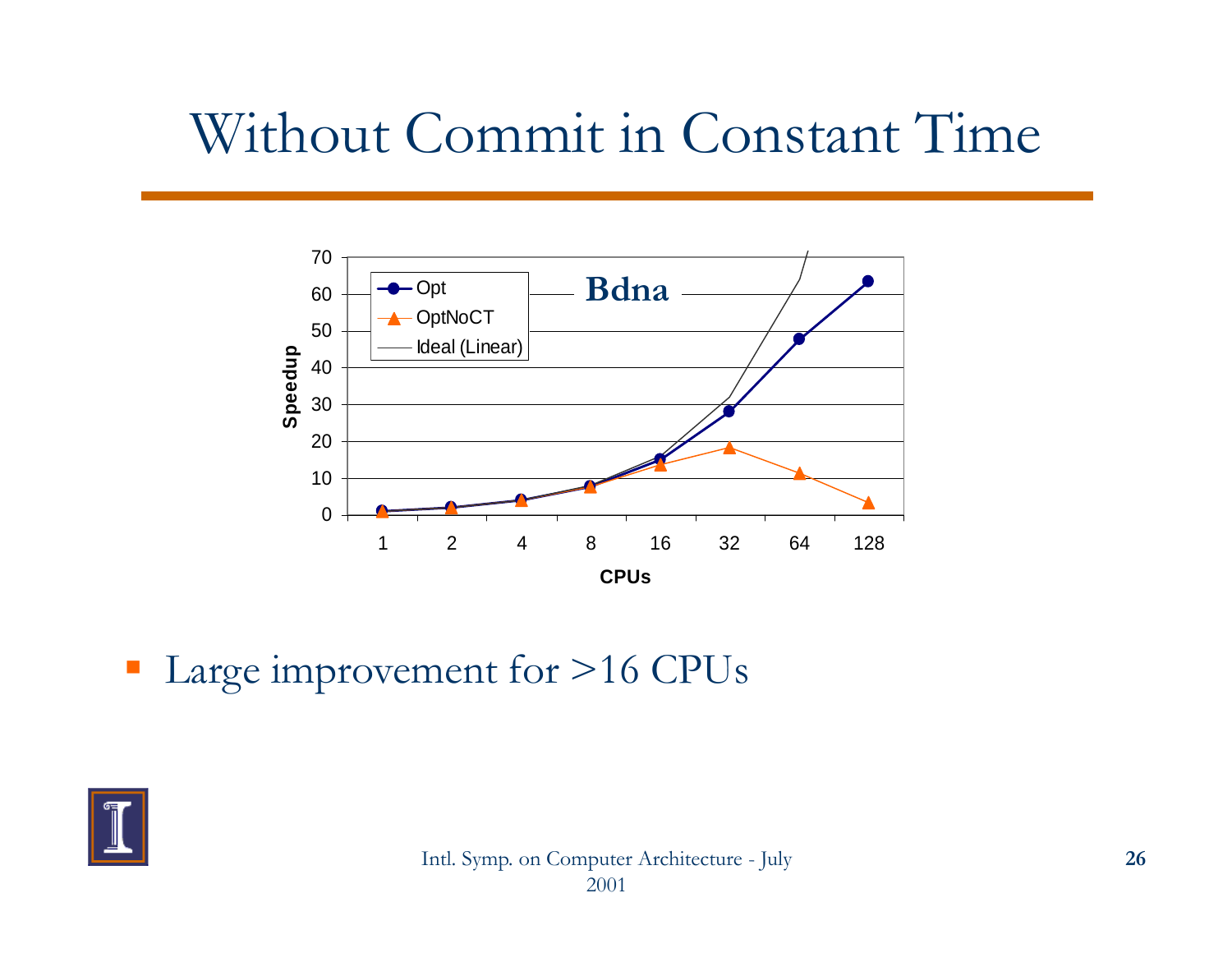#### Without Overflow Optimization



■ L2 overflow a problem for >32 CPUs

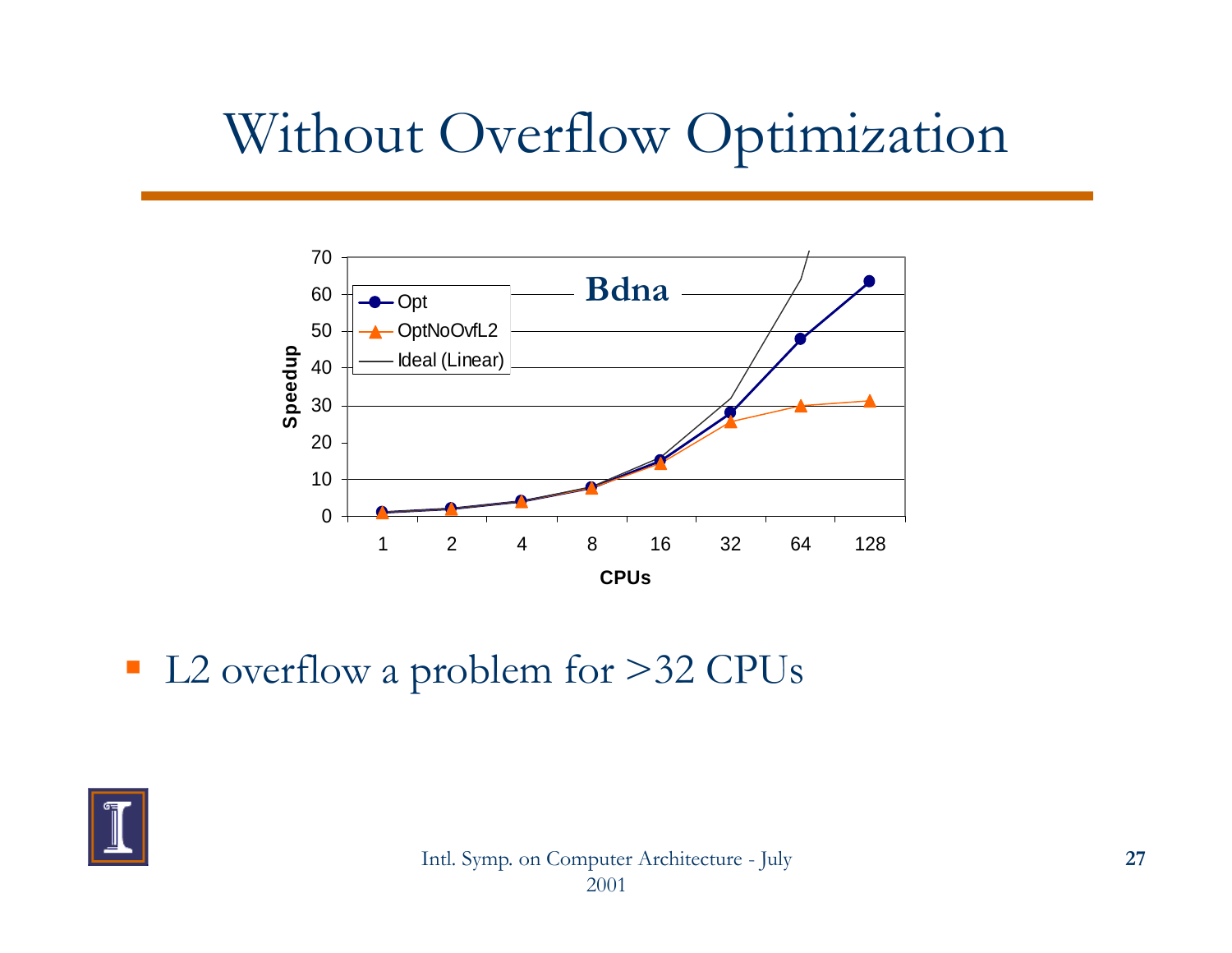#### Without Patterns Optimization



- Naïve per-word protocol a problem
- *Aggressive loads* [Cintra00] not enough

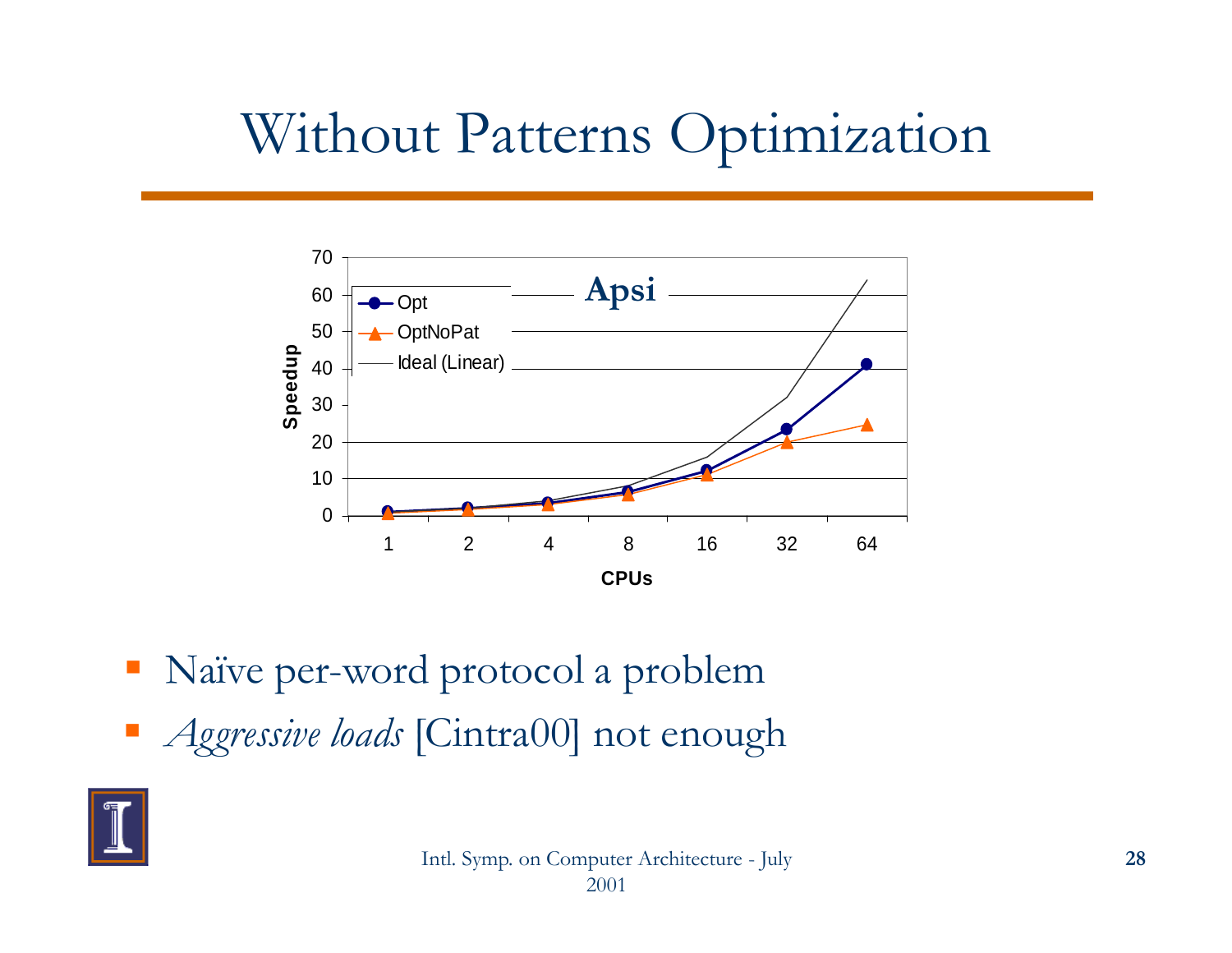#### Performance Results Summary



Average for 64 processors: 31.7 (Opt) vs 8.7 (NoOpt)

Intl. Symp. on Computer Architecture - July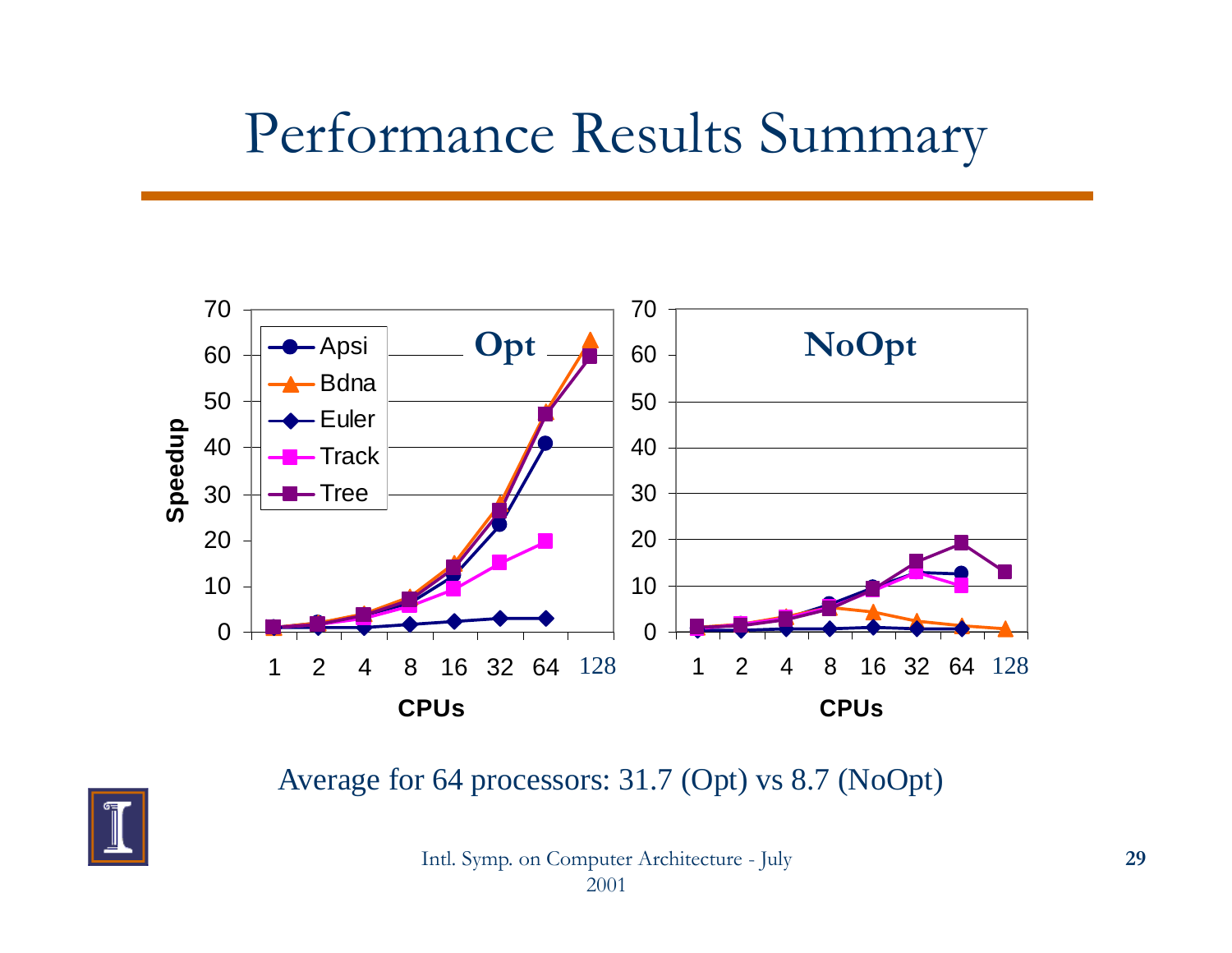#### Outline

- $\mathcal{L}_{\mathcal{A}}$ **Motivation**
- Background
- $\mathbb{R}^n$ Bottlenecks & Solutions
- Evaluation



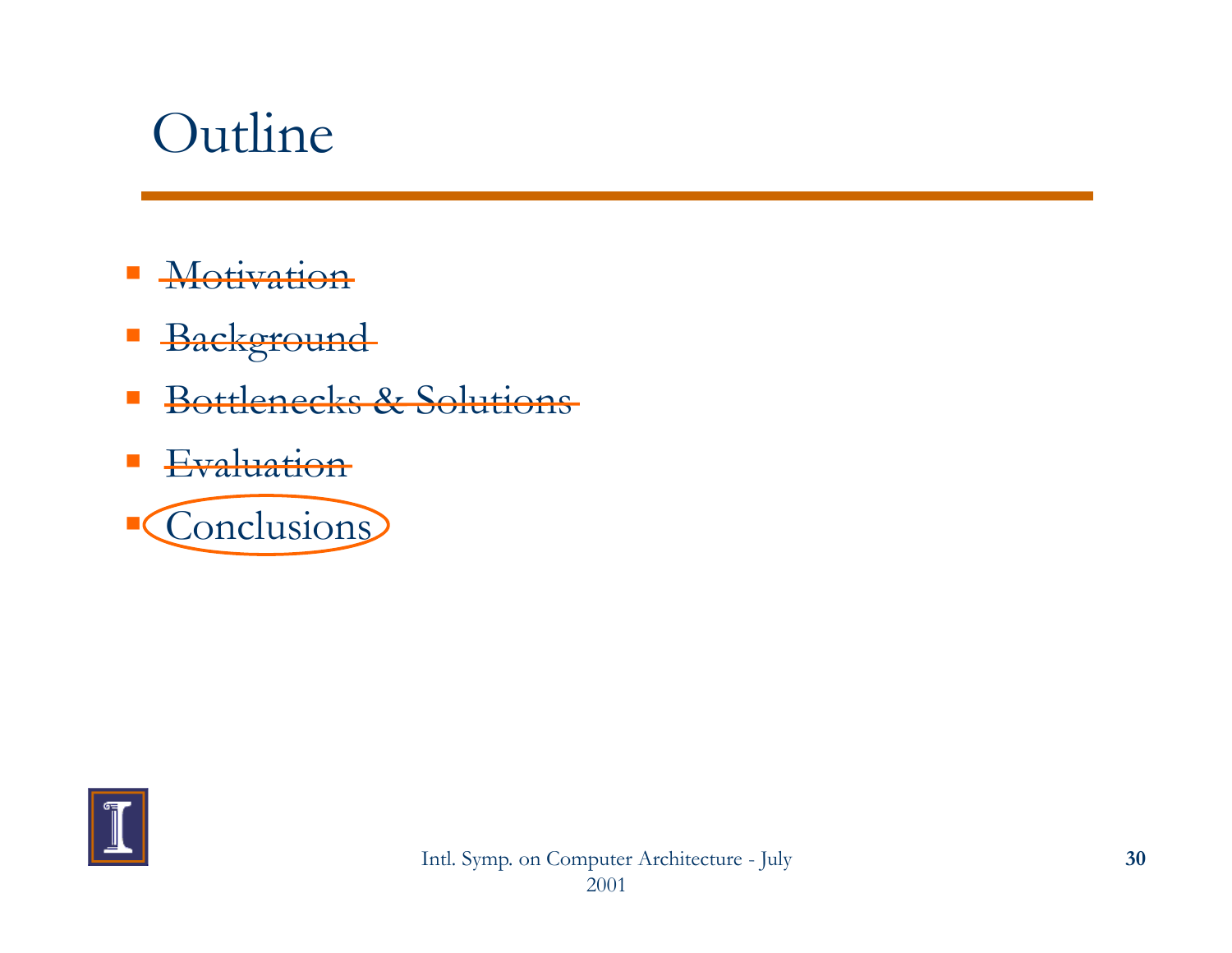#### Conclusions

- Need all three optimizations for scalability
	- –Low-complexity commit in constant time
	- –Overflow of speculative data into memory
	- **Hart Committee Committee** Exploiting high-level access patterns
- Significant speedups:
	- –Up to 64 for 128 processors
	- –Average for 64 processors: 31.7 (Opt) vs. 8.7 (NoOpt)

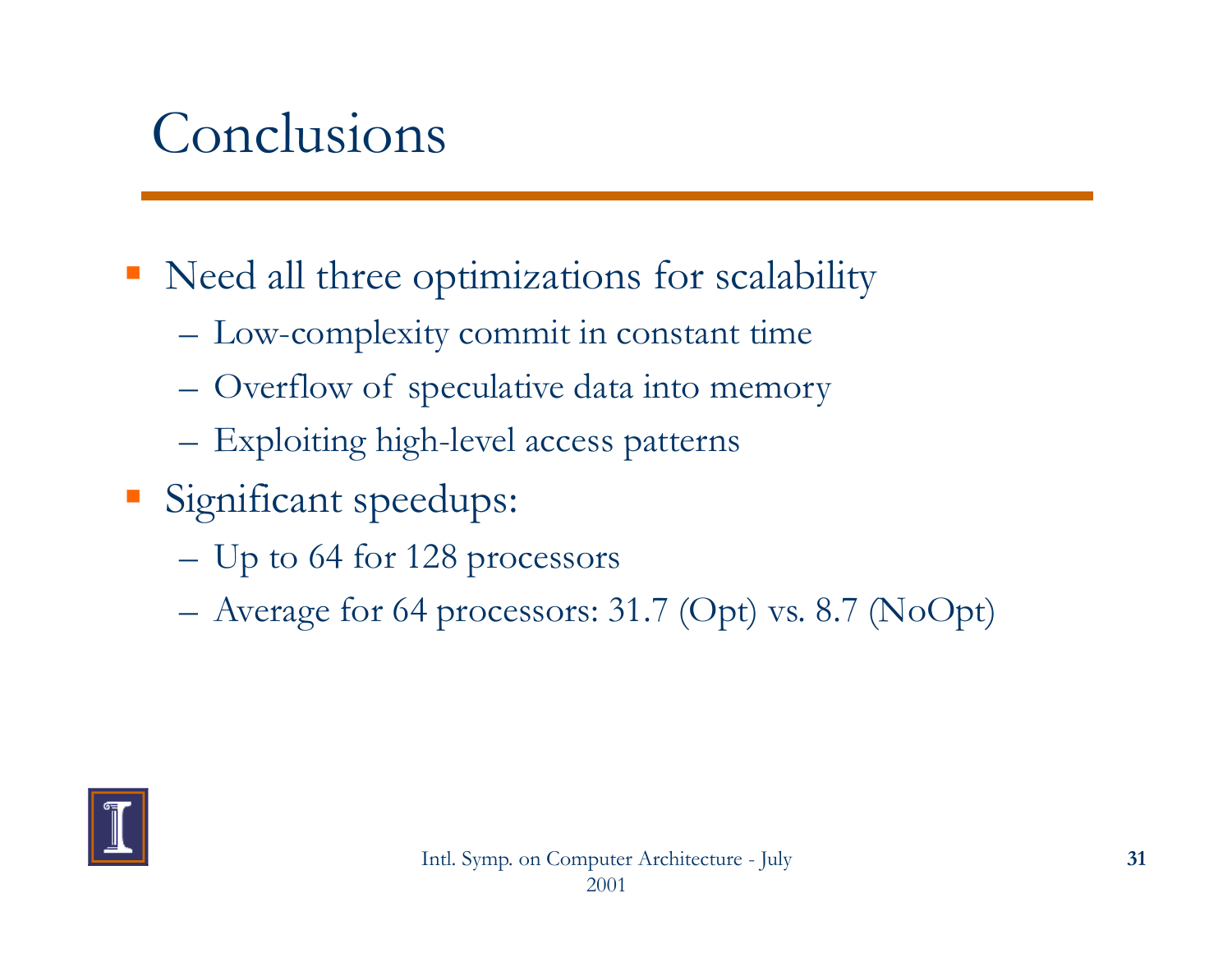Removing Architectural Bottlenecks to the Scalability of Speculative Parallelization

Milos Prvulovic,

María Jesús Garzarán, Lawrence Rauchwerger and Josep Torrellas

prvulovi@cs.uiuc.edu http://iacoma.cs.uiuc.edu

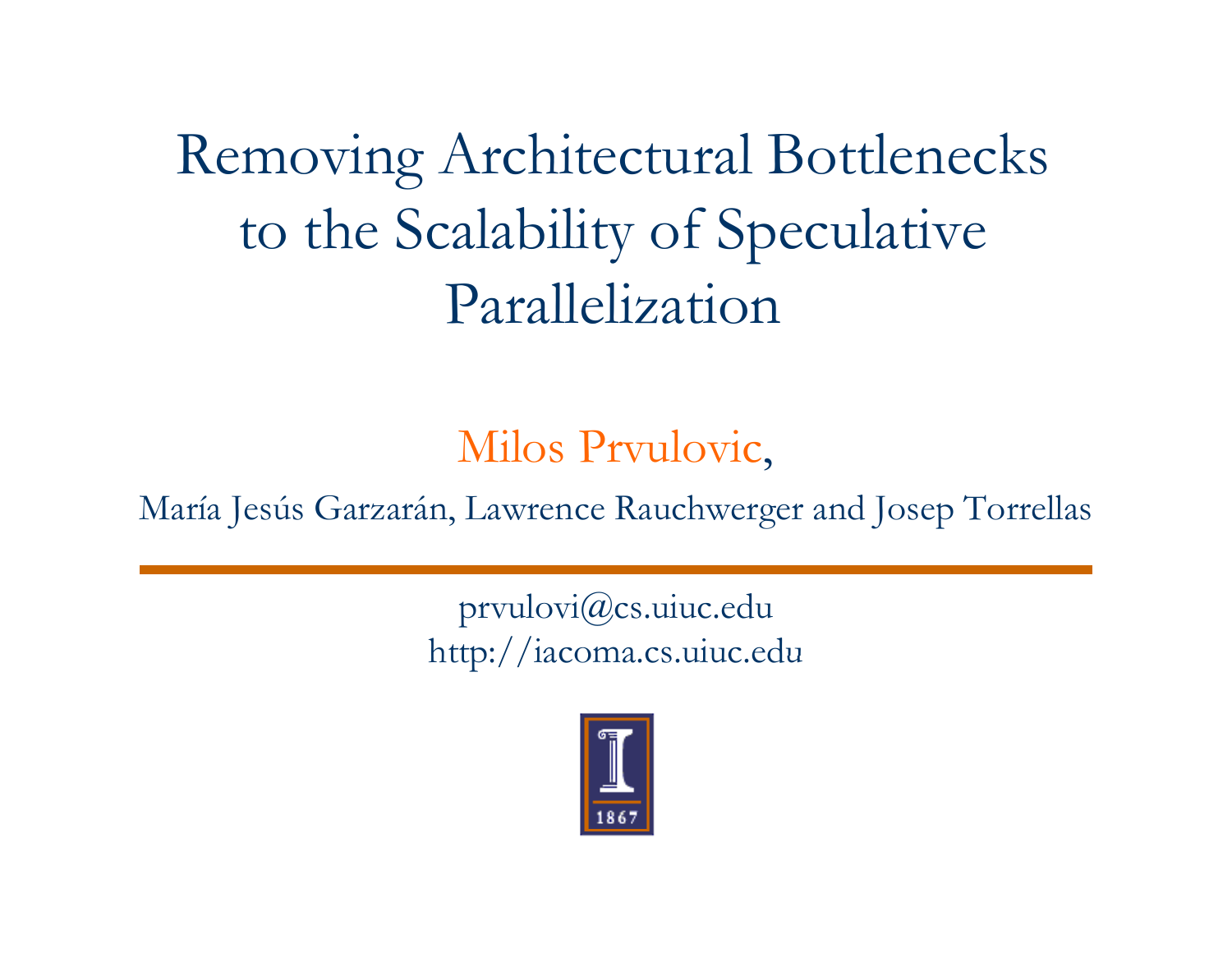## Related Work: Cintra00 and Steffan00

#### **Expensive commit serialization**

- Cintra00: Flush all dirty data at commit time
- Steffan00: Get ownership of all written data at commit time
- Stall on speculative buffer overflow
	- Stall on L1 overflow
	- Cintra00: Speculative clean data need not be buffered
- **High speculation-induced traffic** 
	- Cintra00: pe r word protocol
	- Steffan00: some per-line support, squashes due to false sharing

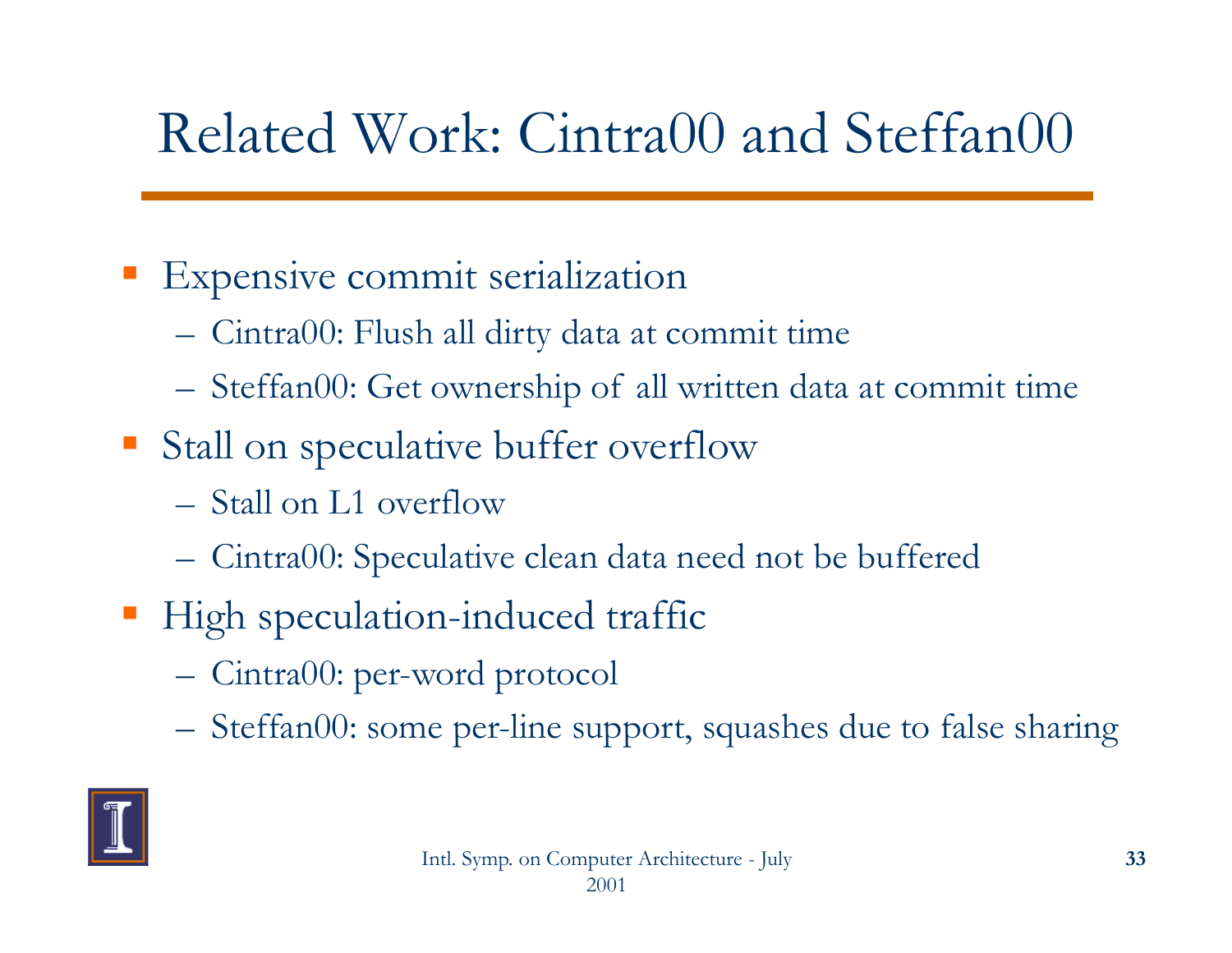#### Future Work

- Some optimizations can apply to CMPs as well
	- –E.g. reducing traffic helps
- **Parallel apps can benefit as well** 
	- **Hart Committee Committee** E.g., on-demand privatization
- **Optimizations for mostly sequential codes** 
	- Fast squashing, etc.

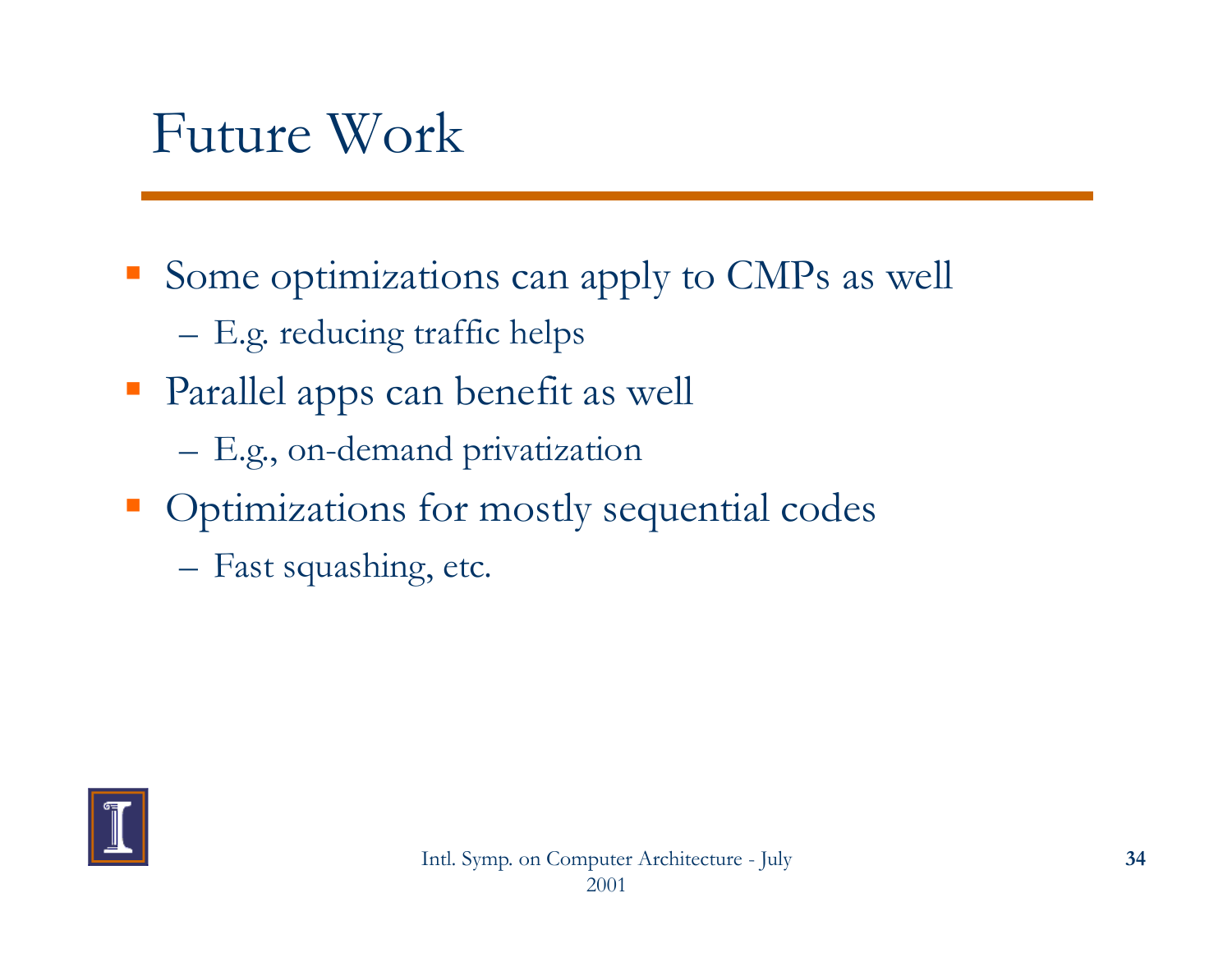## Applications